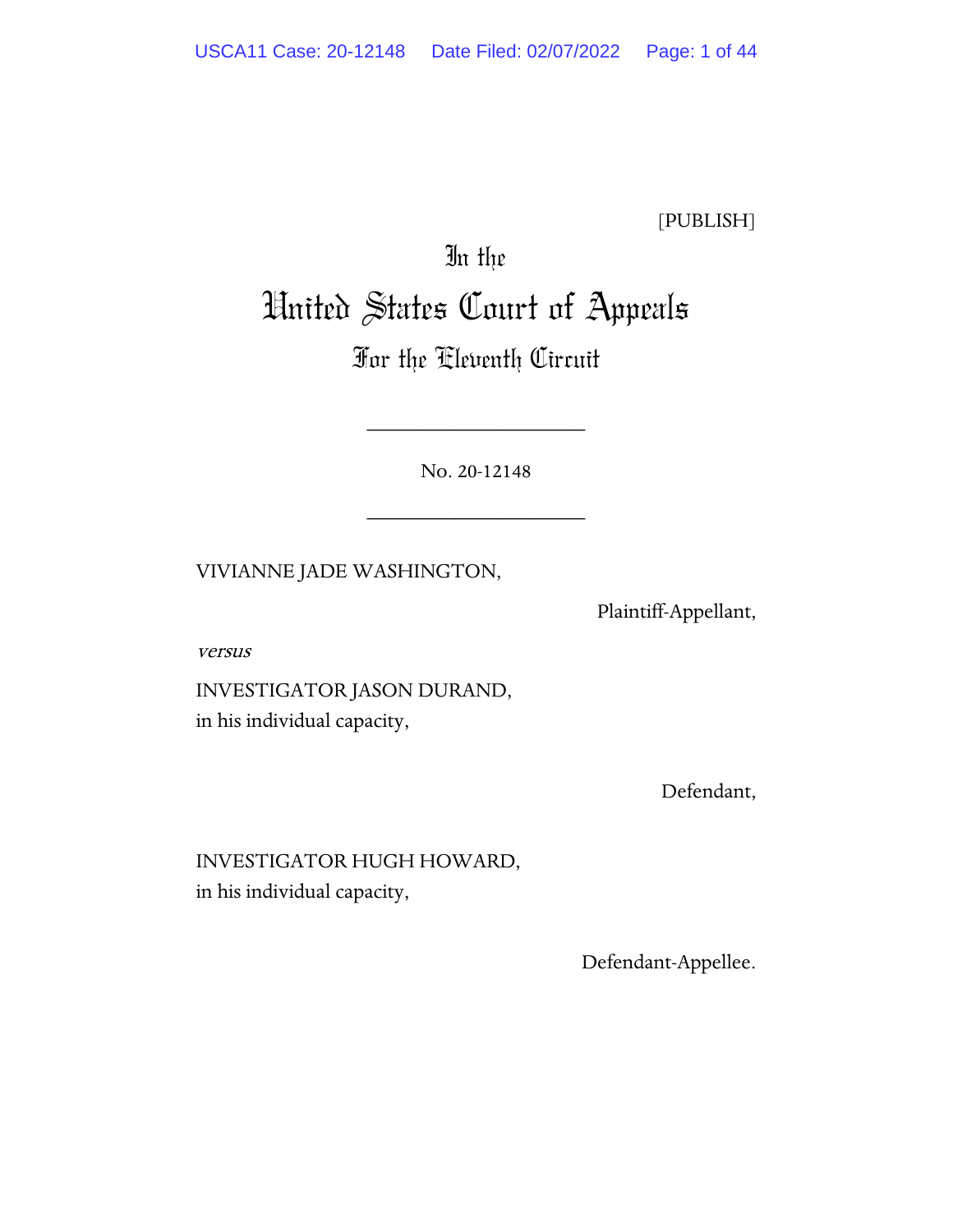\_\_\_\_\_\_\_\_\_\_\_\_\_\_\_\_\_\_\_\_

Appeal from the United States District Court for the Northern District of Georgia D.C. Docket No. 3:18-cv-00086-TCB

\_\_\_\_\_\_\_\_\_\_\_\_\_\_\_\_\_\_\_\_

Before WILLIAM PRYOR, Chief Judge, LAGOA, Circuit Judge, and SCHLESINGER,[\\*](#page-1-0) District Judge.

WILLIAM PRYOR, Chief Judge:

This appeal requires us to decide whether an officer must release a suspect detained pursuant to a valid arrest warrant when he learns of possibly exculpatory evidence. During an investigation of the murder of an elderly woman, Vivianne Washington was arrested pursuant to a warrant based on a tip from a confidential informant that she was involved in the crime and a positive photograph identification by a perpetrator who had already confessed. Shortly after the arrest, Officer Hugh Howard of the Meriwether County Sheriff's Office brought Washington in front of the perpetrator, who said, "[T]hat's not her." Howard continued to detain Washington for approximately twenty hours and then released her when the perpetrator confessed that he had lied about Washington. Washington sued Howard and alleged that Howard had an affirmative duty to return to the magistrate to inform him that the

<span id="page-1-0"></span><sup>\*</sup> Honorable Harvey E. Schlesinger, United States District Judge for the Middle District of Florida, sitting by designation.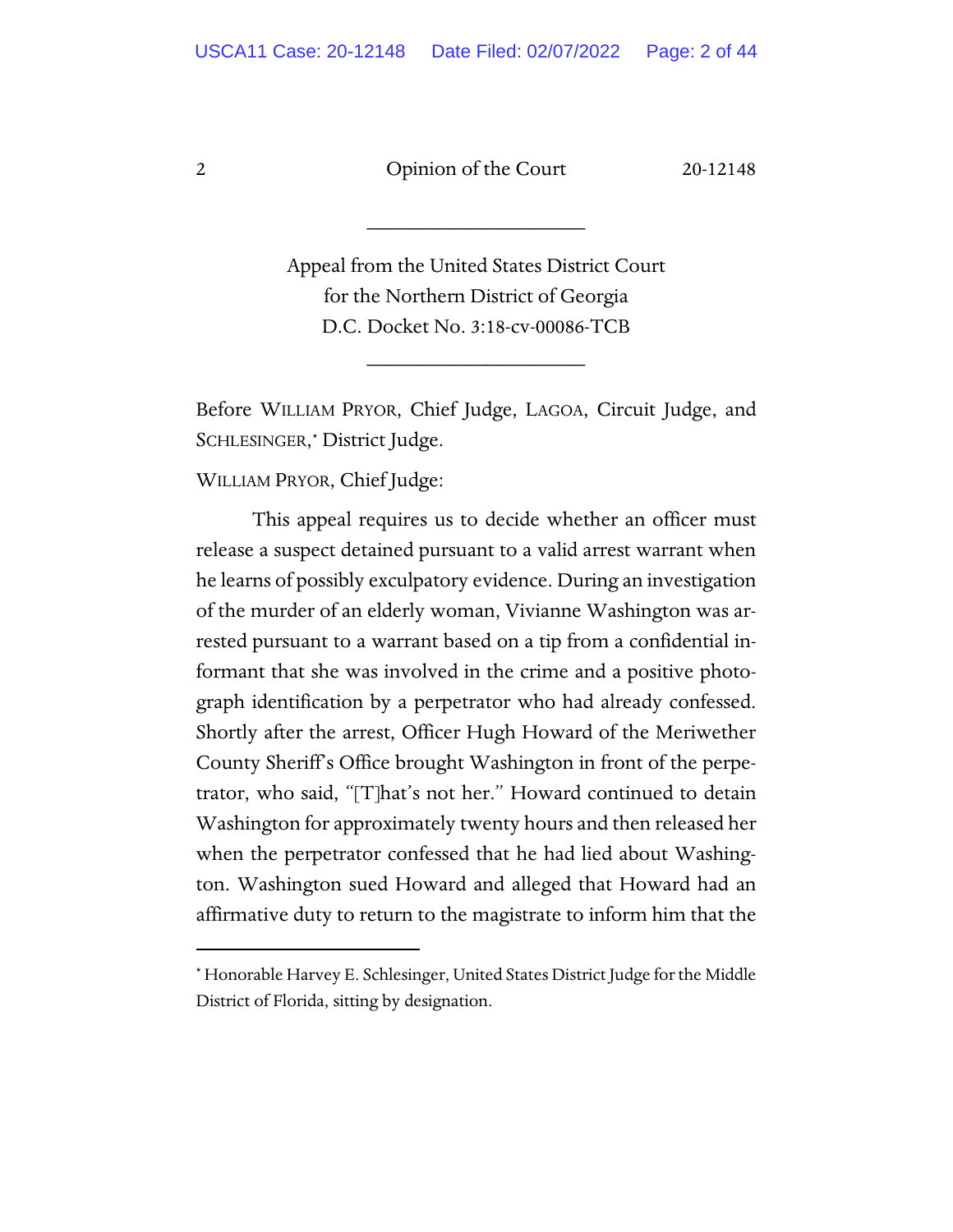perpetrator had said, "[T]hat's not her," and that, by not doing so, Howard violated her right to be free from unreasonable seizures under the Fourth and Fourteenth Amendments because there was no longer probable cause to support her detention. See 42 U.S.C. § 1983. The district court granted summary judgment in favor of Howard based on qualified immunity. Washington cannot prove that Howard violated her constitutional rights for three reasons: probable cause persisted throughout her detention, Howard was entitled to rely on a facially valid and lawfully obtained warrant, and he did not take an affirmative action to continue the prosecution. Because each reason entitles Howard to qualified immunity, we affirm.

#### I. BACKGROUND

On August 4, 2016, four assailants invaded Dorothy Dow's home on her blueberry farm in Meriwether County, Georgia, attacked Dow, and set her on fire. Dow, an elderly woman, later died from her injuries. But before Dow passed away, she identified her assailants as "several black males and an African American female." Howard also received a tip from a farm employee suggesting that he interview Cortavious Heard and Justin Grady. Heard, a former farm employee, was on probation for another crime.

When Howard first contacted him, Heard denied all involvement in the crime and refused to speak with Howard. Later, the police conducted searches of Heard's person and residence, which were permitted by a Fourth Amendment waiver as a condition of his probation. The probation officer found marijuana in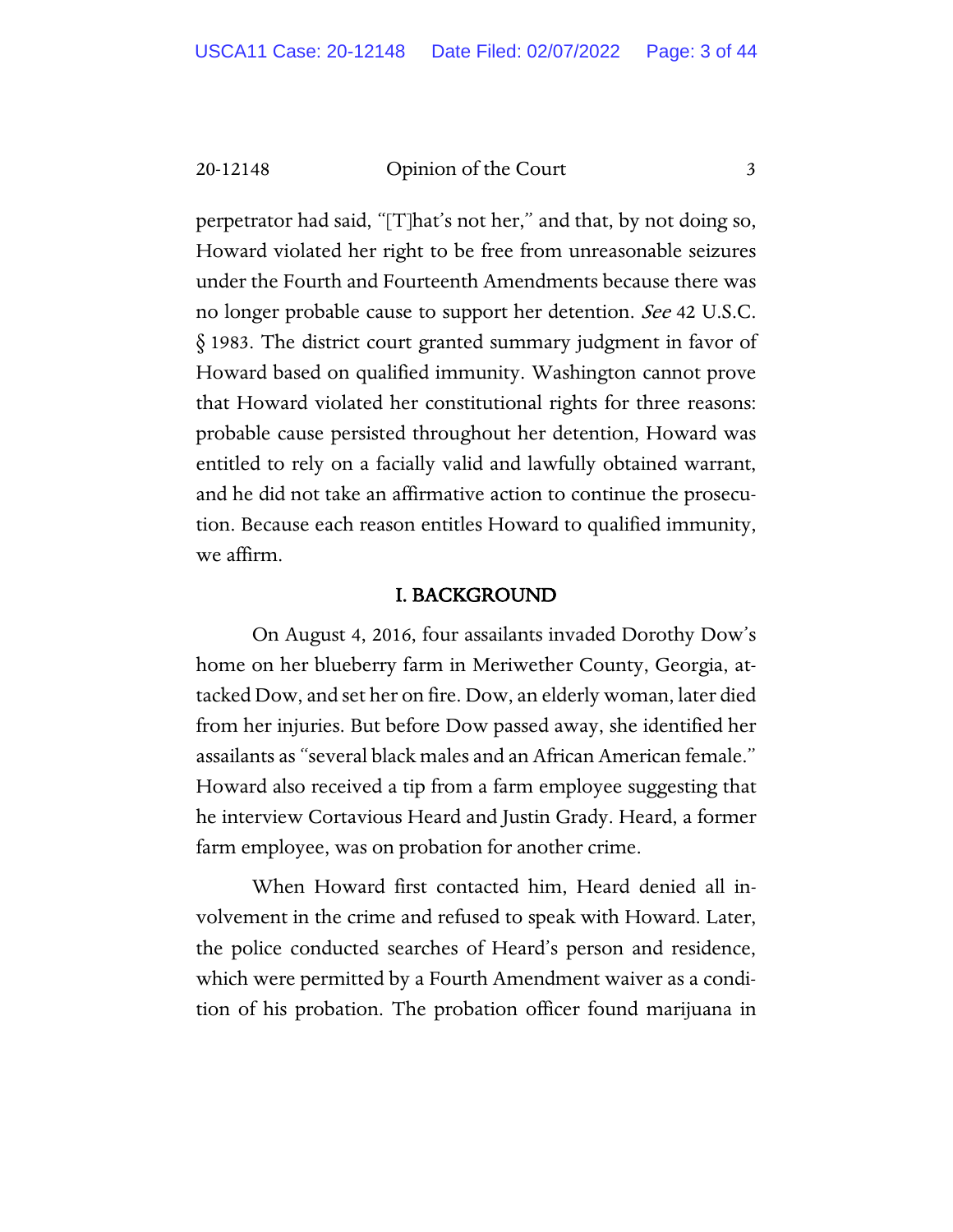Heard's pocket and some of Dow's possessions in Heard's residence.

After his grandmother encouraged him to do the right thing, Heard confessed to his involvement in the home invasion. Howard arrested Heard, took him to the sheriff's office, and questioned him further about the home invasion. Heard identified Grady—already a person of interest—a "brown-skinned" female, and an unidentified black male as the perpetrators of the invasion and murder. He also said that he had been with his girlfriend, Mina Ellery, and her friend Angel Harmon earlier on the evening of the crime, but that neither was involved in the crime.

While Howard was interrogating Heard, Officer Victor McPhie, a narcotics officer in the city of Newnan, called Officer Chris Warden, a narcotics officer in the Meriwether County Sheriff's Office. McPhie told Warden about a tip received from one of his confidential informants who identified Washington as someone the informant had "heard [] was involved in this." The informant also provided McPhie with a photograph of Washington, which McPhie sent to Warden.

Warden interrupted Howard's interrogation of Heard, told Howard of the tip, and showed Howard the photo. Howard then showed the photo to Heard. Heard positively identified the woman in the photo as the woman who was involved in the invasion and said that the black hat that she was wearing in the photo was the same hat that she had worn during the crime.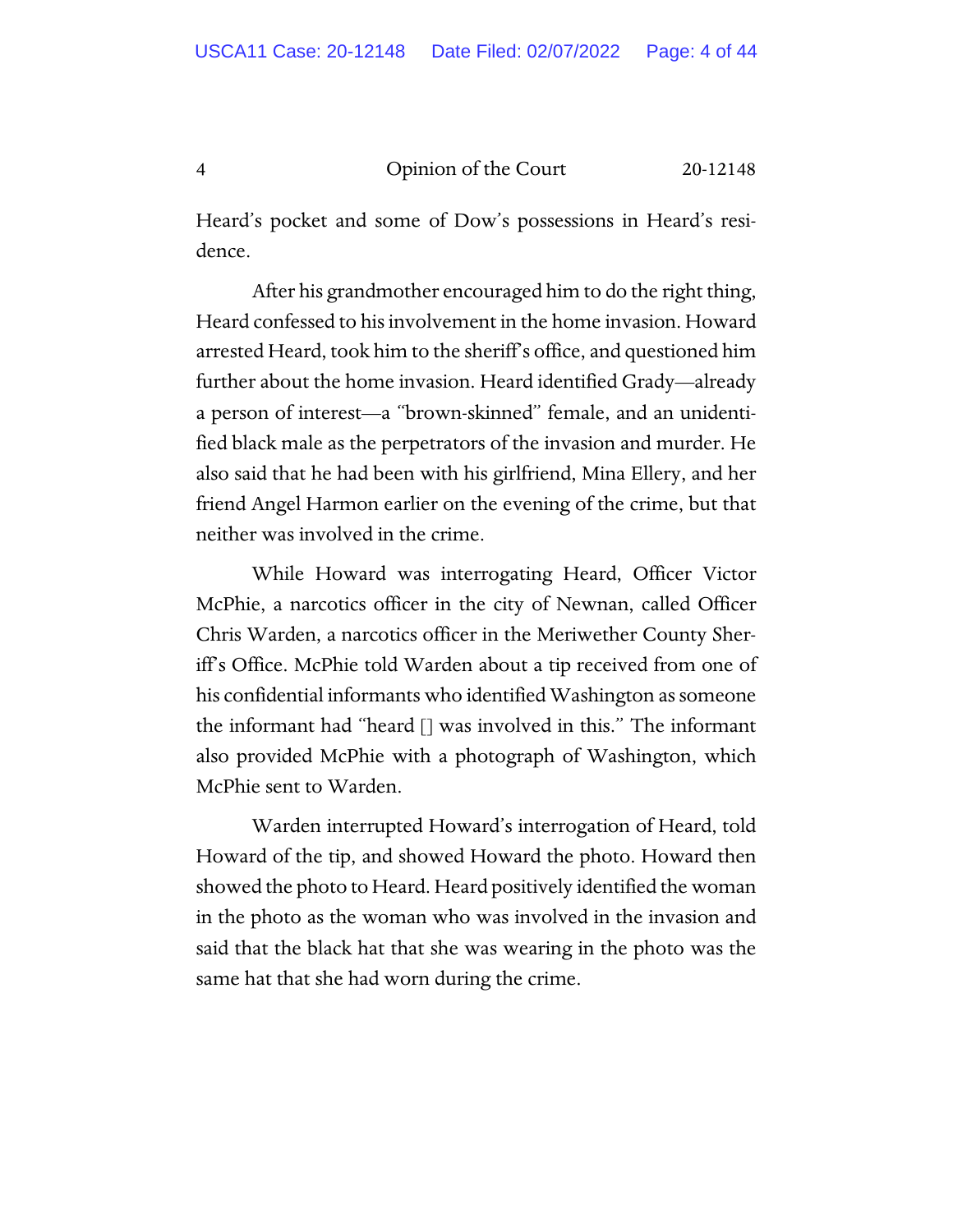Howard then spoke to McPhie to gain more information about the woman in the photograph. Based on the information from the confidential informant, McPhie told the officer Washington's name, that she worked at a pizza place in Newnan, and that she had gone to school with Harmon and Ellery—the two women who were with Heard on the night of the crime. McPhie did not disclose the identity of his confidential informant but represented to Howard that he was a reliable informant whose assistance had been documented and that McPhie had personally used him as a source many times. Washington asserts that there is no evidence that McPhie told Howard this information, but she provides no evidence that contradicts Howard's deposition testimony that McPhie did so.

Then, in coordination with Howard, Officer Jason Durand procured an arrest warrant for Washington. McPhie executed the warrant and arrested Washington at work at 4:45 p.m. An officer then transported Washington to the Meriwether County Sheriff's Office.

The district court and parties disagree about what took place next. At summary judgment, we view all evidence in the light most favorable to and draw all reasonable inferences in favor of the nonmoving party, which in this appeal is Washington. See Williams v. Aguirre, 965 F.3d 1147, 1156 (11th Cir. 2020). We set forth each account below.

First, Washington's account: While Washington was still in her street clothes and before she was booked, Howard informed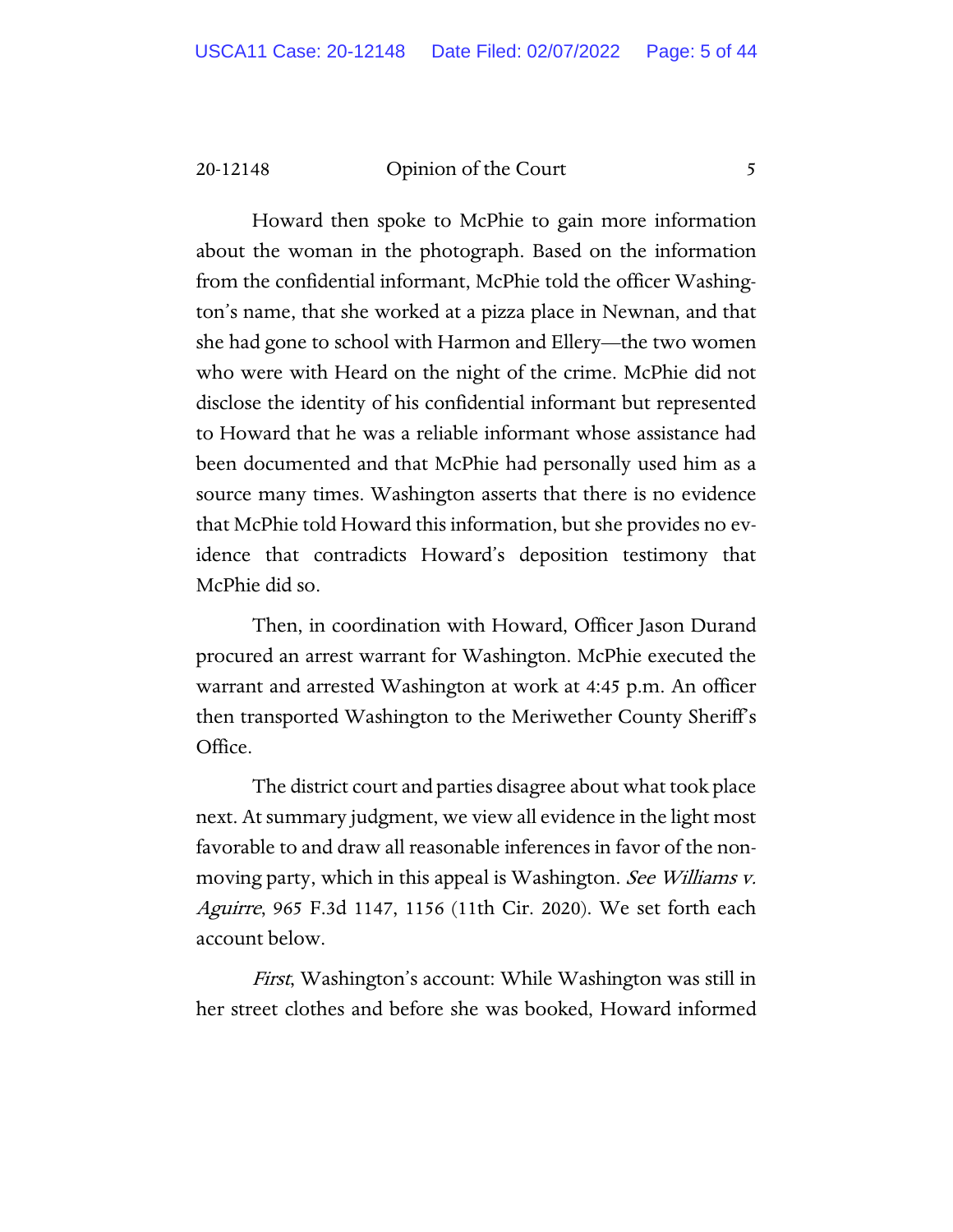Washington of her rights. See Miranda v. Arizona, 384 U.S. 436, 444 (1966). Washington invoked her right to counsel before any substantive questioning took place. Howard then took her to be booked. After she was booked and placed in an isolation cell, she told others that she wanted to speak to Howard. Washington signed a waiver of her right to remain silent, and Howard proceeded with the interrogation.

Washington denied knowing Grady and Heard when Howard showed her their photographs. She offered alibi witnesses, asked to have her clothes tested, offered to give Howard access to her phone and its location data, consented to a DNA swab, and continually denied involvement. Howard then returned her to her cell.

On their way to her cell, Washington and Howard passed the cell in which Heard was housed. Howard then asked Heard if Washington was the girl involved in the crime, to which Heard responded, "[T]hat's not her." This statement contradicted his earlier photo identification of Washington as a co-conspirator and perpetrator of the crime. Washington later consented to a polygraph examination, which Howard had suggested to her in the previous interview.

*Second*, Howard's account: Before Washington was booked and while she was still in her street clothes, Howard interviewed Washington but did not "uncover any incriminating information." Howard then intentionally took Washington by Heard on the way to booking, who spontaneously said, "That is her. That is the b\*tch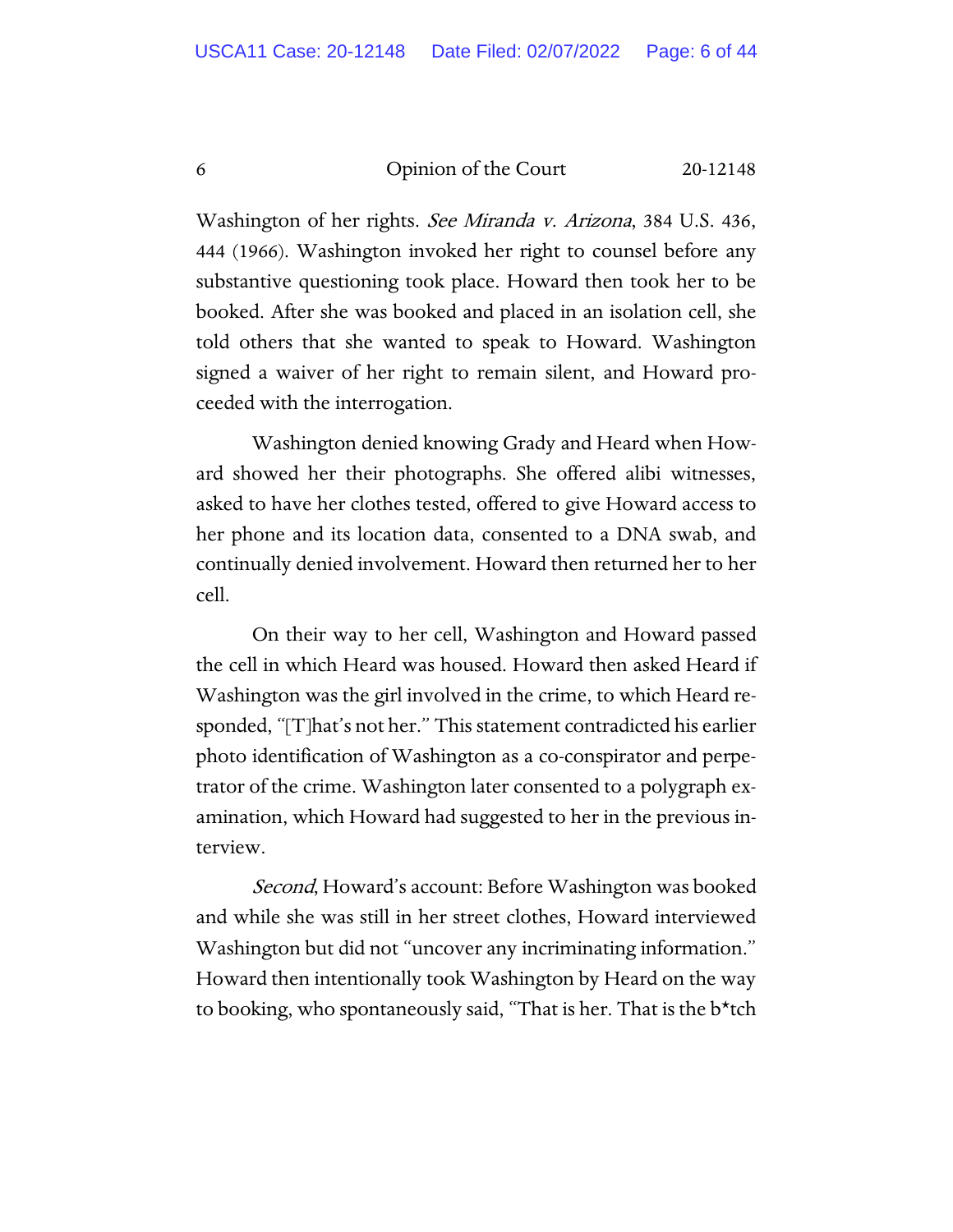I told you about. That is her." At some point before Washington was fully booked, Howard offered her the opportunity to take a polygraph test. Shortly after being booked, Howard interviewed Washington again and showed Washington photographs of Heard and Grady. Washington admitted she knew the suspects. At some time after this interview, Washington requested the polygraph test.

Third, the district court's account: Washington was immediately booked, and within an hour of booking, she was interviewed by Howard. In this first interview, Howard showed Washington photographs of Heard and others who were believed to be involved. Washington denied knowing Heard but admitted that she knew the other people whose photographs she was shown. She ended the interview by requesting to speak with a lawyer. Washington then requested to speak with Howard and recanted her previous statements. She told Howard that she had lied in the first interview and denied all involvement in the crime. After the two interviews, Howard walked Washington by Heard's cell. The district court credited Washington's testimony that Heard retracted his previous identification. Due to the inconsistent statements about whether Washington knew other suspected perpetrators, Howard arranged for Washington to take a polygraph test.

On appeal, Howard argues that the district court correctly recounted the relevant facts. But the sequence of events recounted in his own Statement of the Facts contradicts his argument on this point. Washington *did* state in her deposition that at some time while in detention she admitted to knowing or being related to the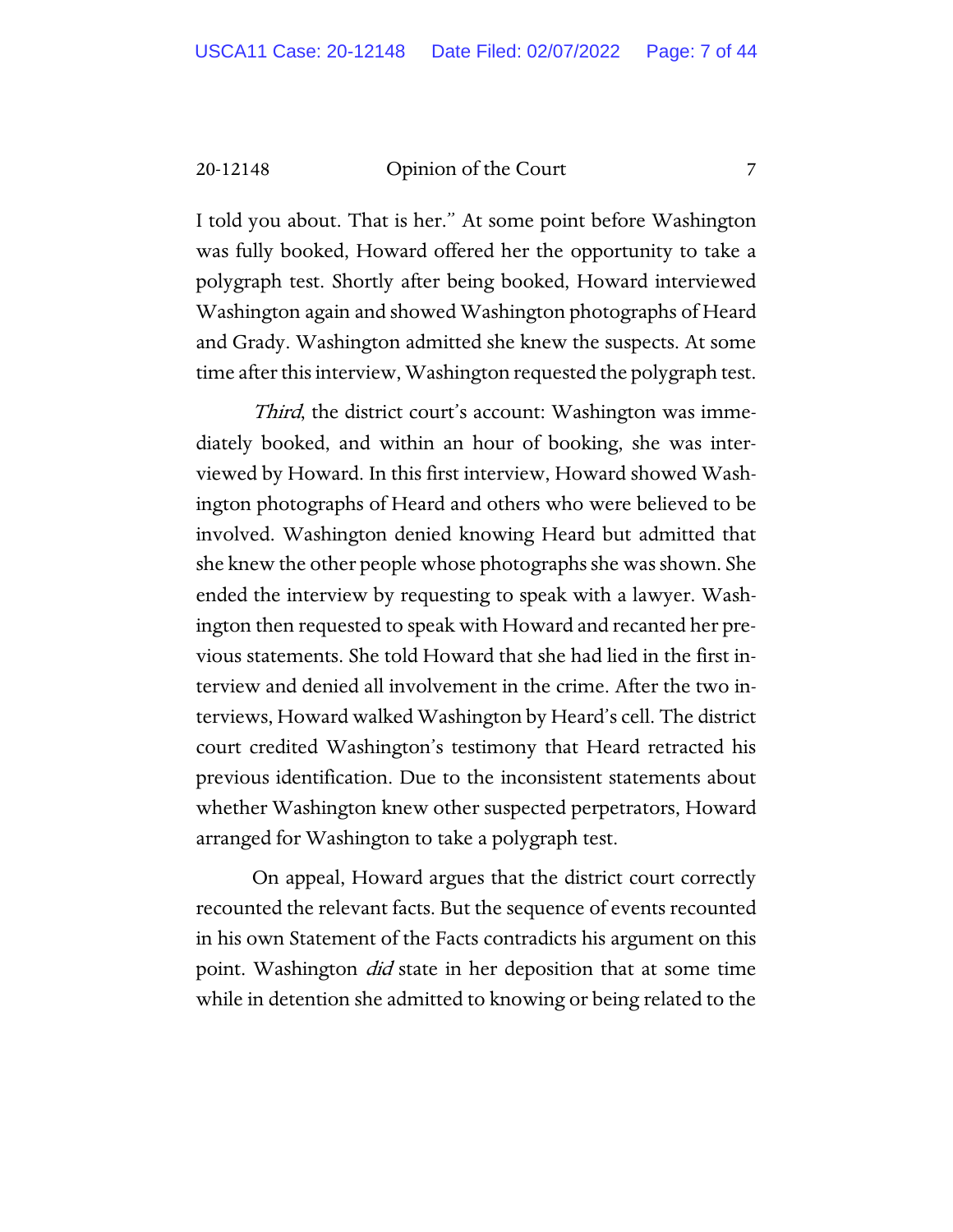suspects. But before the district court and on appeal, she argues that we should disregard that statement because it was equivocal, she was confused about the exact sequence of events, and the statement is not consistent with the video-recorded evidence. In Howard's deposition, he did not mention Washington's alleged admission, and his testimony instead implies that she did not admit to knowing the other suspected perpetrators. But in the argument section of his brief on appeal, Howard adopts the conclusion of the district court that the admission happened and that it happened before Heard's alleged retraction.

We need not decide whether or when Washington's purported admission occurred because the evidence, including Howard's and Washington's depositions, establishes that the confrontation with Heard happened before booking and before Washington allegedly admitted to knowing at least some of the suspected perpetrators of the crime. Washington has clarified that her position is that the confrontation with Heard happened before any alleged admission. Howard has not offered any contrary evidence to support his argument that Washington's admission happened first. There is support in the record that, if Washington did admit to knowing the suspects, that admission happened after her encounter with Heard. So, viewing the evidence in the light most favorable to Washington, Williams, 965 F.3d at 1156, we assume that Howard did not know about Washington's admission before Heard said, "[T]hat's not her."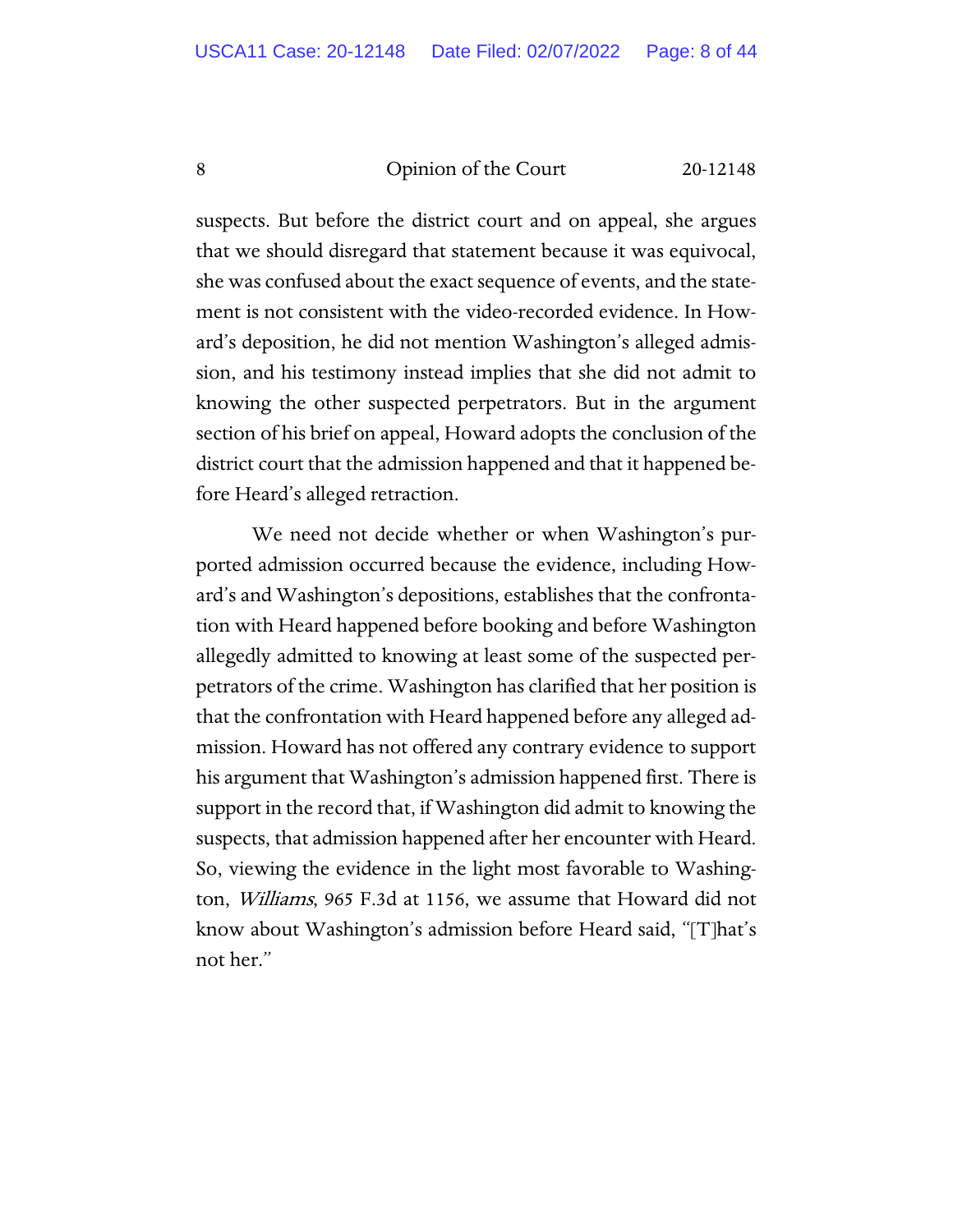Both parties again agree on the remainder of the facts. Washington voluntarily took a polygraph test in which she denied all involvement and knowledge of the crime. The administrator of the test reported that there were "physiological responses indicative of deception" in her answers to the questions "Were you in [Dorothy Dow's] house last Thursday night?" and "Were you present when that woman [Dorothy Dow] was beaten and burnt?". After hearing that she had "failed" the polygraph, Washington admitted to being involved in the crime and began to make up details about it, but Howard realized that Washington's account was inconsistent with evidence already gathered at that point. Howard returned Washington to the jail and returned home for the evening.

The next day, Heard asked to speak with Howard. During that interview, he admitted that Washington was not involved, admitted that he had identified her to protect his girlfriend, and identified her and an additional suspect as co-conspirators. Howard pointed out to Heard that his new statements contradicted his previous photograph and in-person identification and asked Heard to take a polygraph examination to help Howard know which story was true. Heard took and passed a polygraph examination in which he said that Washington was not involved.

Howard then cancelled the arrest warrant for Washington and released her. He arranged for a deputy to transport Washington to her home and gave the deputy money to buy Washington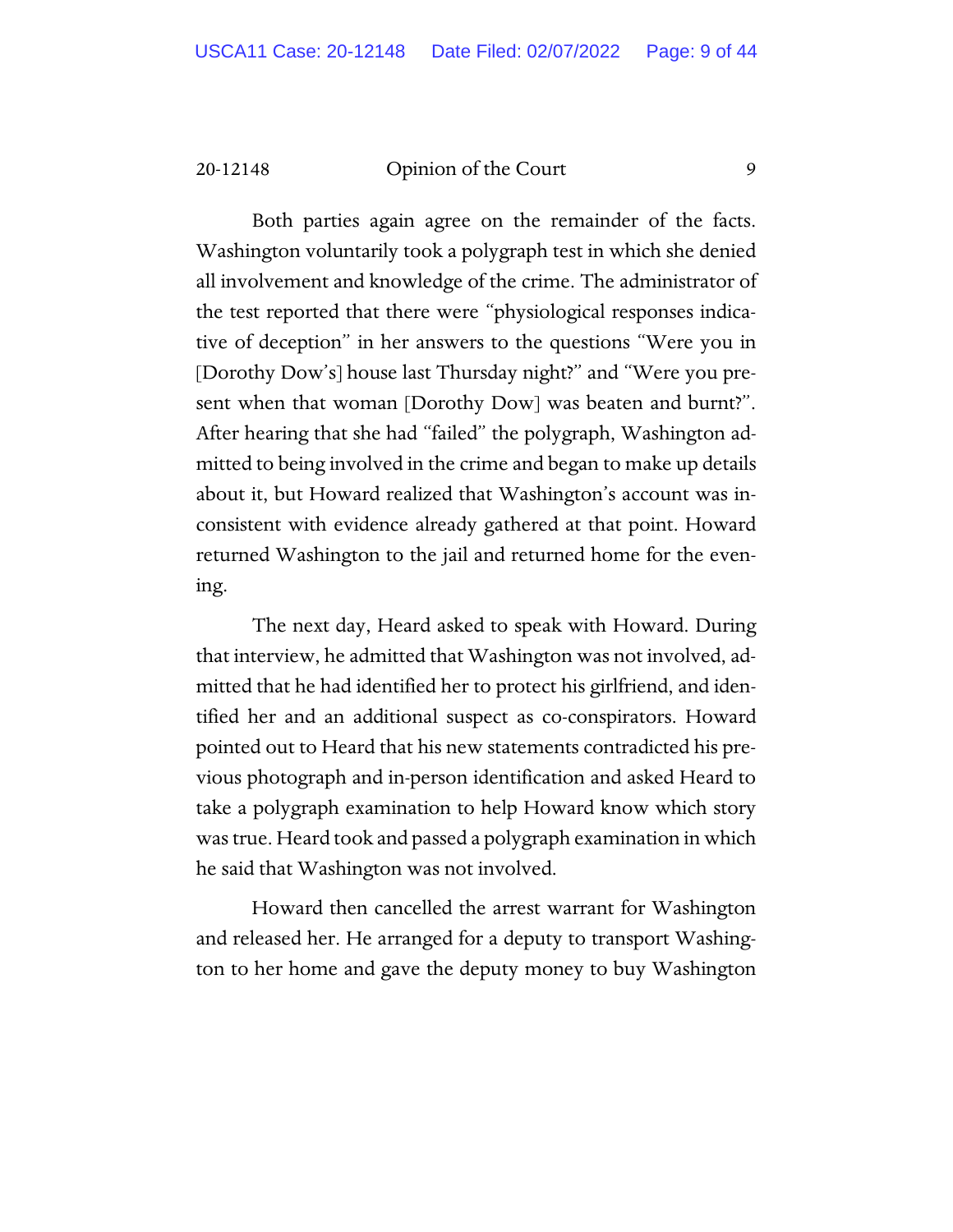dinner at a McDonald's restaurant. Heard was charged with making false statements.

Washington sued Howard and Durand for violating her Fourth and Fourteenth Amendment rights, see 42 U.S.C.  $\S$  1983, and for malicious prosecution under Georgia law. After discovery, Howard and Durand filed a motion for summary judgment on all claims. Washington pursued only her Fourth Amendment claim against Howard and voluntarily dismissed all other claims. She also conceded that there was at least arguable probable cause for the arrest warrant.

The district court entered summary judgment after concluding that Howard was entitled to qualified immunity. The district court reasoned that a police officer must release a subject only when arguable probable cause ceases to exist. It concluded that, on its account of the facts, Washington had already admitted to knowing suspected co-conspirators when Heard verbally recanted his identification. Given that sequence of events, the district court concluded that there was "at least arguable probable cause" to detain Washington until Heard passed the polygraph, at which point Washington was immediately released. It also reasoned that when exculpatory evidence that does not negate arguable probable cause comes to light, a police officer "need only act reasonably in continuing the investigation." The district court then concluded that Howard acted reasonably in seeking out polygraphs and re-interviewing Heard.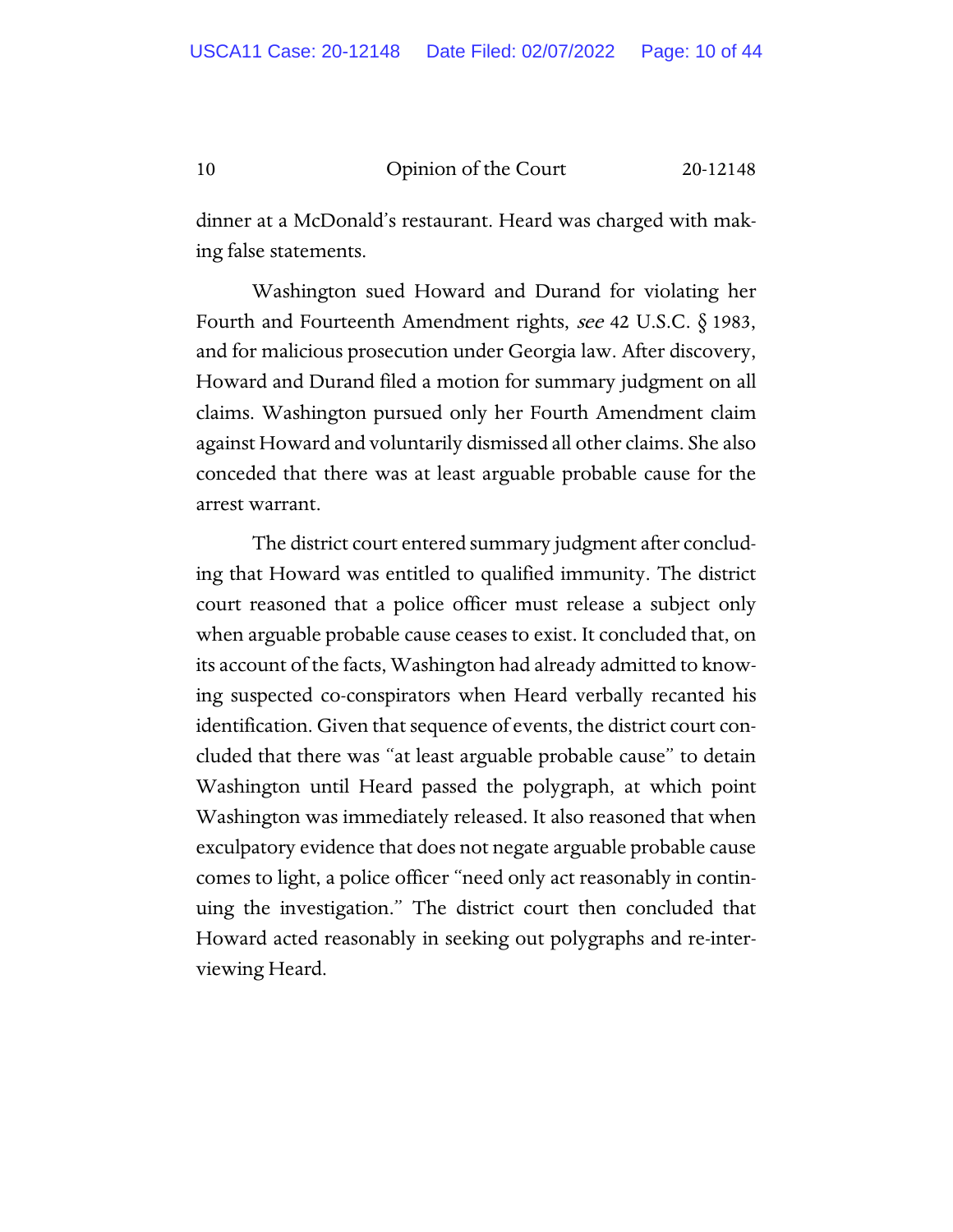#### II. STANDARD OF REVIEW

We review a summary judgment *de novo. Kingsland v. City* of Miami, 382 F.3d 1220, 1225 (11th Cir. 2004). Summary judgment is only appropriate when "there is no genuine dispute as to any material fact and the movant is entitled to judgment as a matter of law." Williams, 965 F.3d at 1156 (quoting FED. R. CIV. P. 56(a)). "[W]e view the evidence and all factual inferences therefrom in the light most favorable to the non-moving party, and resolve all reasonable doubts about the facts in favor of the non-movant." Id. (internal quotation marks omitted).

#### III. DISCUSSION

"Qualified immunity shields public officials from liability for civil damages when their conduct does not violate a constitutional right that was clearly established at the time of the challenged action." Echols v. Lawton, 913 F.3d 1313, 1319 (11th Cir. 2019) (quoting Bailey v. Wheeler, 843 F.3d 473, 480 (11th Cir. 2016)). To receive qualified immunity, the "defendant must first show he was performing a discretionary function." Barnes v. Zaccari, 669 F.3d 1295, 1303 (11th Cir. 2012). The plaintiff then bears the burden of proving both that the defendant violated his constitutional right and that "the right was clearly established at the time of the violation." *Id.* Because Washington does not dispute that Howard performed a discretionary function, she bears the burden of proving that he is not entitled to qualified immunity. See Williams, 965 F.3d at 1156–57.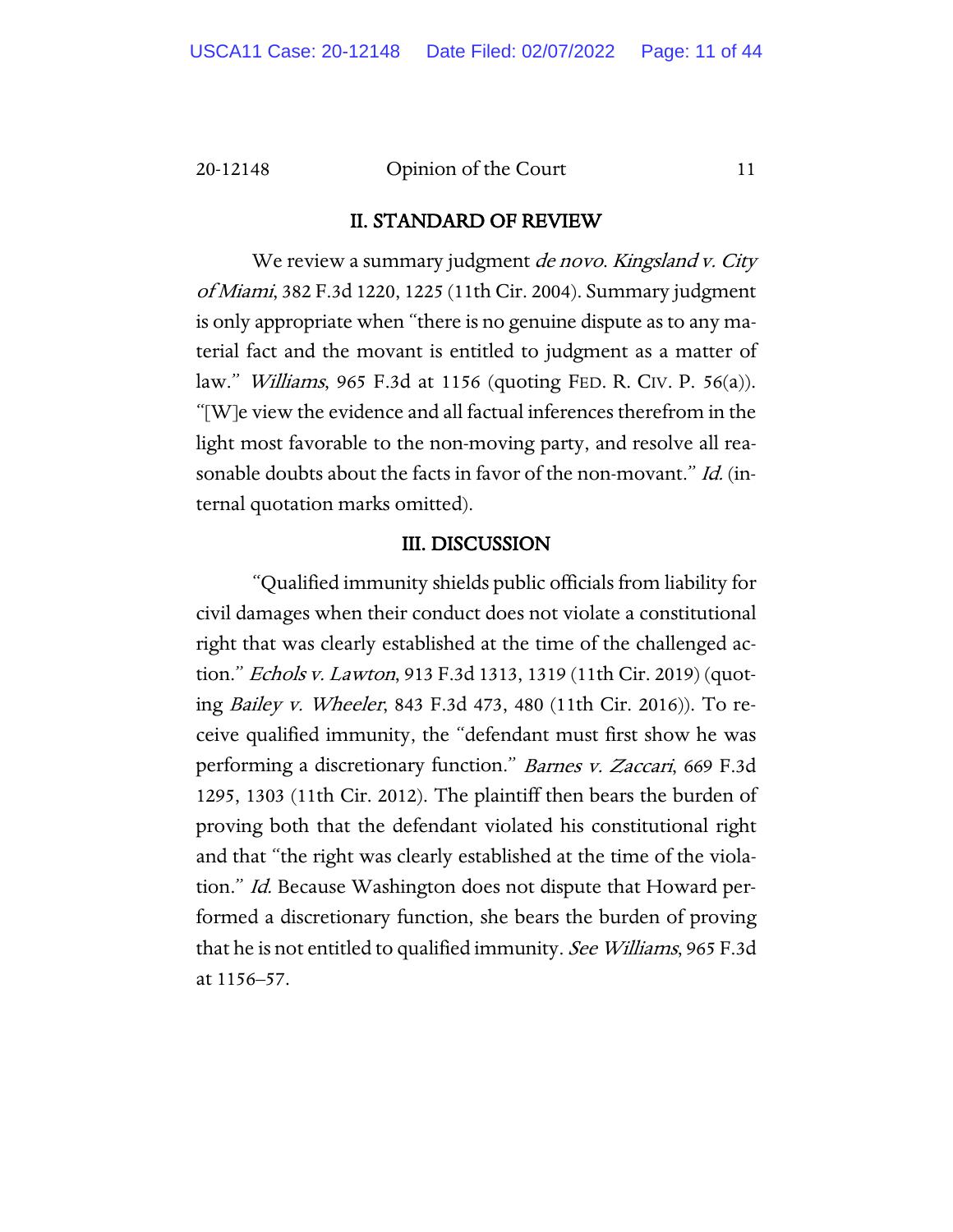Washington argues that Howard, by continuing to detain her pursuant to a facially valid arrest warrant after uncovering exculpatory evidence, violated her clearly established Fourth Amendment right to be free from unreasonable seizures pursuant to legal process. She contends that her allegedly prolonged detention was not supported by probable cause and so was not justified by the arrest warrant. We have never addressed the "contours and prerequisites," id. at 1159 (quoting Manuel v. City of Joliet, 137 S. Ct. 911, 920 (2017)), of a Fourth Amendment claim in this precise circumstance—where a seizure based on a warrant was supported by probable cause but was later undermined by contrary exculpatory evidence. See Barnett v. MacArthur, 956 F.3d 1291, 1301 n.7 (11th Cir. 2020) ("express[ing] no view" on this question).

For a seizure through process, we have explained that a "plaintiff must prove (1) that the defendant violated his Fourth Amendment right to be free from seizures pursuant to legal process and (2) that the criminal proceedings against him terminated in his favor." Luke v. Gulley, 975 F.3d 1140, 1144 (11th Cir. 2020). In defining the "contours and prerequisites" of these Fourth Amendment claims under section 1983, we are "guide[d]" by well-settled "[c]ommon-law principles" that governed actions for malicious prosecution when Congress enacted section 1983 in 1871. Manuel, 137 S. Ct. at 920–21; accord Williams, 965 F.3d at 1157, 1159. Although "[w]e cannot elevate the common law over the Constitution," Williams, 965 F.3d at 1157, those common-law principles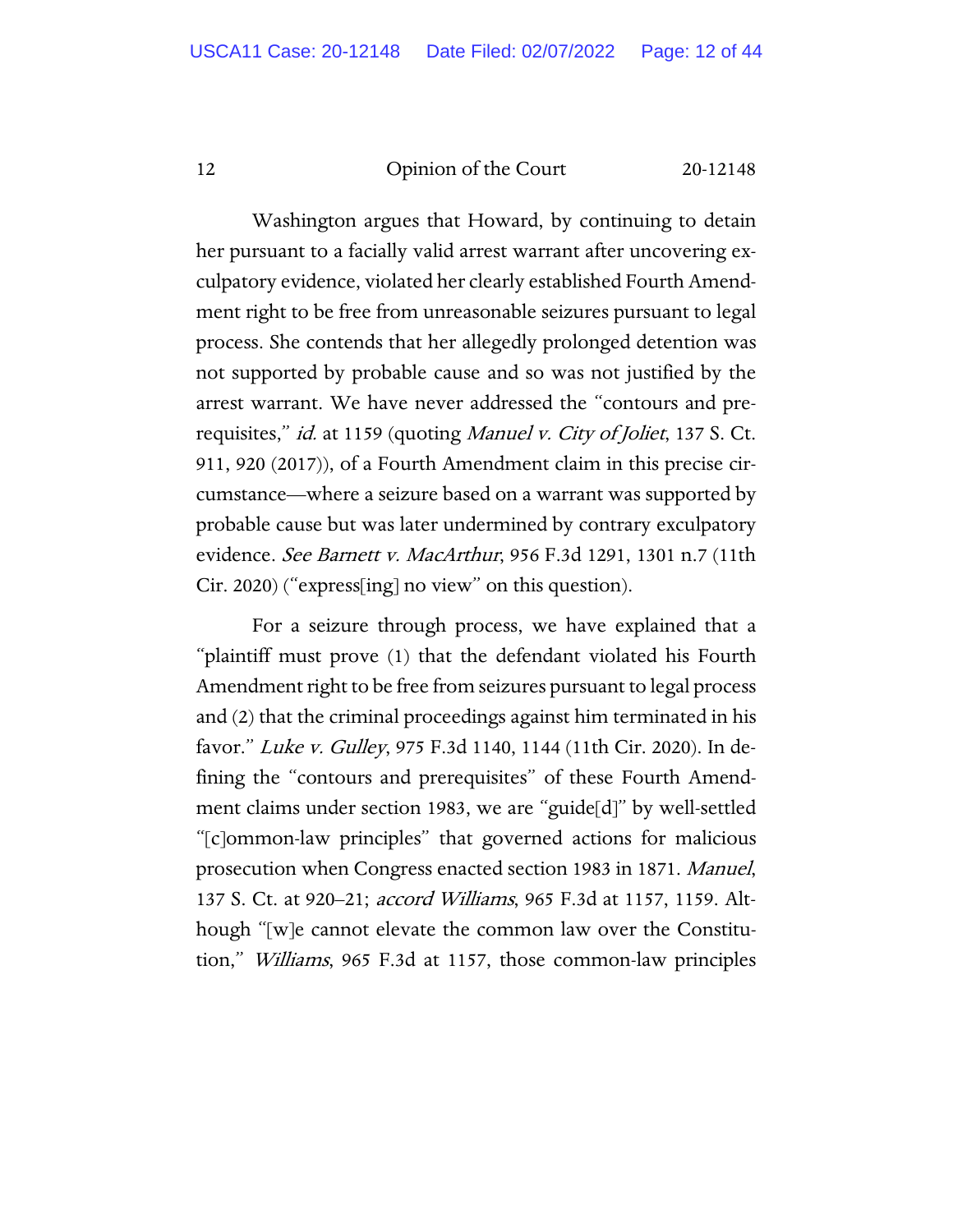" $\text{serv}[e] \ldots \text{as} \ldots \text{inspired examples." } \textit{Manuel}, 137 \text{ S. Ct. at 921 (in-1) }$ ternal quotation marks omitted).

Washington cannot prove that Howard violated her Fourth Amendment right for three reasons. First, probable cause persisted throughout her detention. Second, Howard was entitled to rely on the facially valid and lawfully obtained warrant. And third, Howard did not affirmatively act to continue the prosecution against her. We discuss each reason in turn.

## A. Washington's Continued Detention Was Supported by Probable Cause.

Probable cause renders a seizure pursuant to legal process reasonable under the Fourth Amendment. See Grider v. City of Auburn, 618 F.3d 1240, 1256 (11th Cir. 2010). Consequently, "the presence of probable cause defeats" a claim that an individual was seized pursuant to legal process in violation of the Fourth Amendment. Black v. Wigington, 811 F.3d 1259, 1267 (11th Cir. 2016). So, to prove a Fourth Amendment violation, Washington must prove that there was no probable cause for her continuing detention.

We have not always consistently articulated the probablecause standard in the context of arrests. In 2018, the Supreme Court explained that probable cause exists when the facts, considering the totality of the circumstances and viewed from the perspective of a reasonable officer, establish "a probability or substantial chance of criminal activity." District of Columbia v. Wesby, 138 S. Ct. 577, 586 (2018) (internal quotation marks omitted). Probable cause does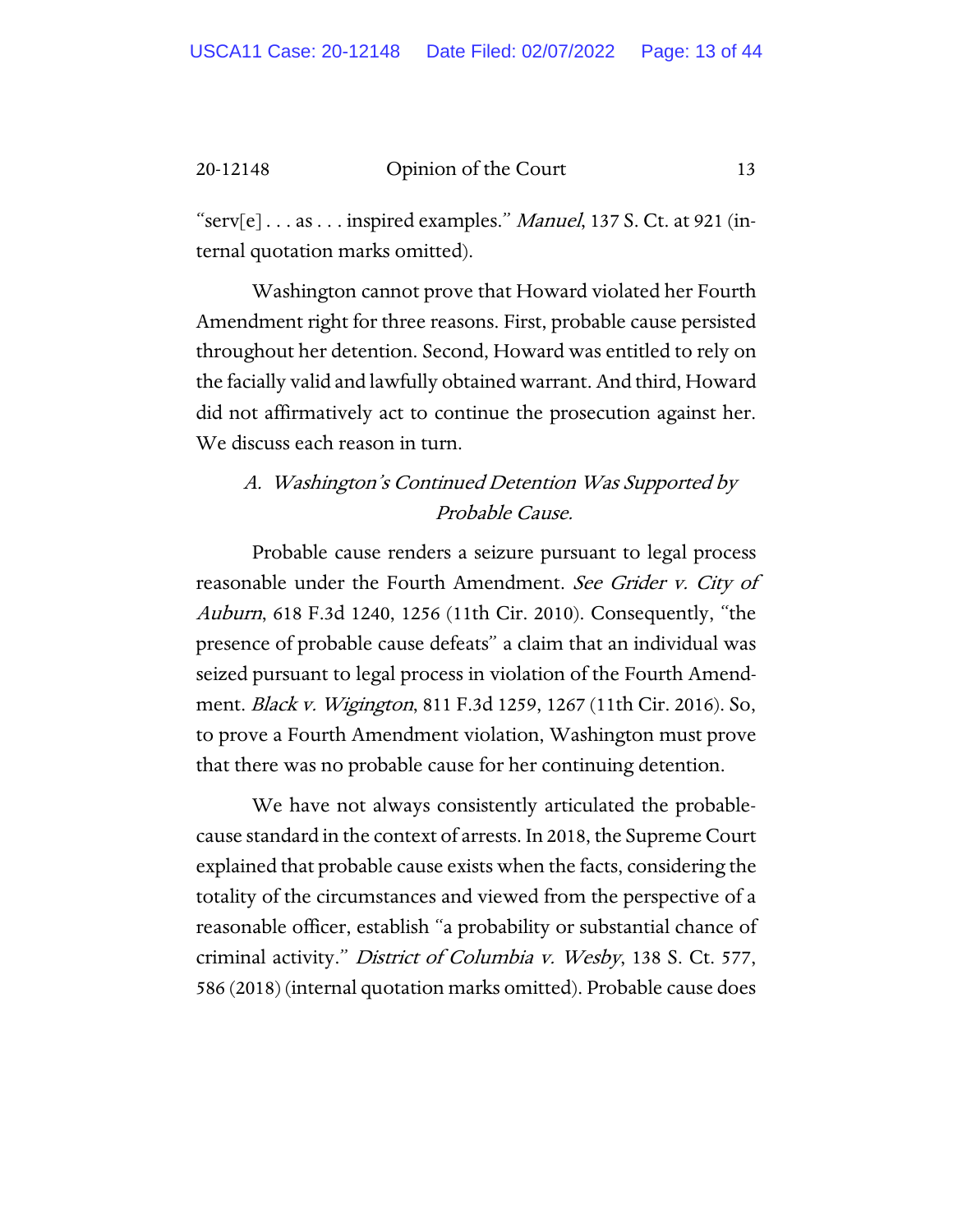not require conclusive evidence and "is not a high bar." Id. (internal quotation marks omitted). A reviewing court must simply ask "whether a reasonable officer *could* conclude . . . that there was a substantial chance of criminal activity." *Id.* at 588 (emphasis added) (internal quotation marks omitted). One of our decisions applied at least a part of this standard and concluded that there was probable cause. See United States v. Leonard, 4 F. 4th 1134, 1146 (11th Cir. 2021) (determining whether there was a "substantial chance of criminal activity" (quoting Wesby, 138 S. Ct. at 586)). But, even after the Supreme Court clarified the standard in Wesby, we have articulated a different standard that predates Wesby. See Cozzi v. City of Birmingham, 892 F.3d 1288, 1293 (11th Cir. 2018) (citing Lee v. Ferraro, 284 F.3d 1188, 1190 (11th Cir. 2002)); accord United States v. Wilson, 979 F.3d 889, 908 (11th Cir. 2020); Hardigree v. Lofton, 992 F.3d 1216, 1230 (11th Cir. 2021); Crocker v. Beatty, 995 F.3d 1232, 1243–44 (11th Cir. 2021). The older standard requires "facts and circumstances within the officer's knowledge, of which he or she has reasonably trustworthy information . . . [that] *would* cause a prudent person to believe . . . that the suspect has committed, is committing, or is about to commit an offense." E.g., Hardigree, 992 F.3d at 1230 (emphasis added) (quoting Kingsland, 382 F.3d at 1226).

The older standard is more demanding than the *Wesby* standard. The older standard requires facts and circumstances such that all prudent people would affirmatively believe that the suspect has already engaged in or will shortly engage in criminal behavior.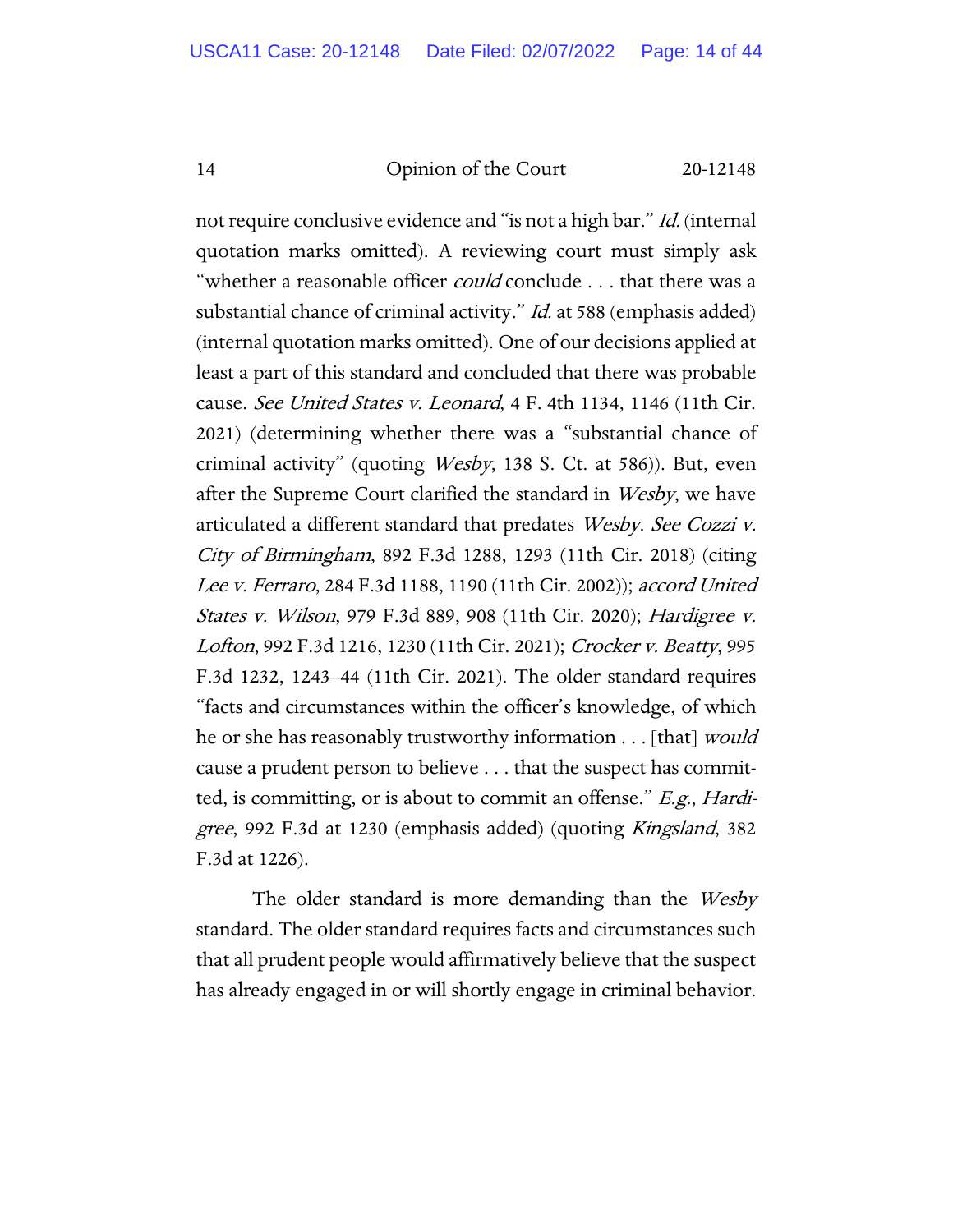Cozzi, 892 F.3d at 1293 ("Probable cause exists when the facts . . . would cause a prudent person to *believe* ... that the suspect has committed . . . an offense." (emphases added) (internal quotation marks omitted)). But the *Wesby* standard requires only that it be reasonable for any particular officer to conclude that there is a substantial chance of criminal activity. Wesby, 138 S. Ct. at 588. In practice, it is unclear whether our application of the older standard has actually been more demanding. See, e.g., Crocker, 995 F.3d at 1243–45 (reciting the older standard but concluding that there was probable cause because the facts "could cause a prudent person to believe" the suspect had broken the law (internal quotation marks omitted)).

Some of our decisions have also used a variant of the older standard that does not use the word "would" but does require an affirmative belief that the suspect had already engaged in or was engaging in a criminal offense. See Gates v. Khokhar, 884 F.3d 1290, 1298 (11th Cir. 2018) ("Probable cause exists where the facts . . . are sufficient to cause a person of reasonable caution to believe that a criminal offense has been or is being committed." (internal quotation marks omitted)); Huebner v. Bradshaw, 935 F.3d 1183, 1187 (11th Cir. 2019); United States v. Mancilla-Ibarra, 947 F.3d 1343, 1349 (11th Cir. 2020); Alston v. Swarbrick, 954 F.3d 1312, 1318 (11th Cir. 2020). And in some decisions, we have recited both the older standard and the *Wesby* standard, apparently considering them equivalent. See Manners v. Cannella, 891 F.3d 959, 968–69 (11th Cir. 2018); Gill ex rel. K.C.R. v. Judd, 941 F.3d 504, 516–17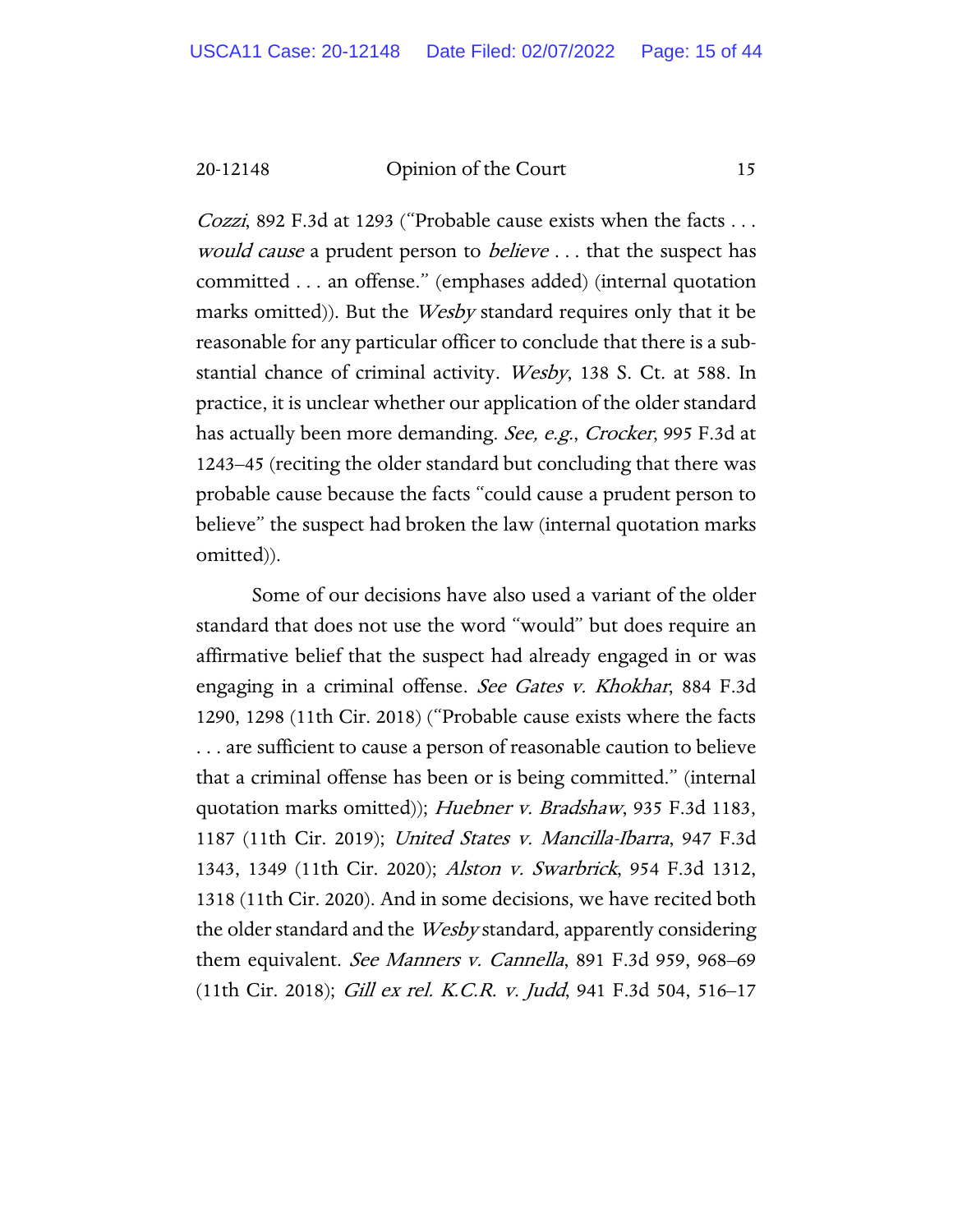(11th Cir. 2019); Paez v. Mulvey, 915 F.3d 1276, 1285–86, 1288 (11th Cir. 2019); see also Barnett, 956 F.3d at 1296–97 (addressing whether it was beyond a reasonable doubt that probable cause had dissipated).

We have a "well-established approach to resolving conflicts in our precedent." Williams, 965 F.3d at 1163. First, if possible, we distill a "basis of reconciliation" from the "apparently conflicting" decisions and then "apply that reconciled rule." *Id.* (internal quotation marks omitted). But "only the holdings of prior decisions bind us," id., so legal principles set forth outside of the decision's holding do not bind us. Then, if reconciliation is not possible, "we must follow the earliest precedent that reached a binding decision on the issue." Id.

The decisions reciting the older standard or its variant fall into two categories. First, several of our decisions recited the older standard or its variant but then concluded that there was probable cause to support the seizure. Gates, 884 F.3d at 1298 (concluding that the officers "had actual probable cause"); Manners, 891 F.3d at 969 (concluding that there was "both arguable and actual probable cause to arrest [the suspect] for fleeing"); Paez, 915 F.3d at 1288 (concluding that "the affidavits would have established . . . probable cause"); *Huebner*, 935 F.3d at 1189 (concluding that the facts were "enough to give [the officer] probable cause"); *Gill*, 941 F.3d at 516–17 (concluding that "[r]easonable officers would have believed that probable cause existed"); Mancilla-Ibarra, 947 F.3d at 1349–50 (concluding that "[t]he officers had probable cause to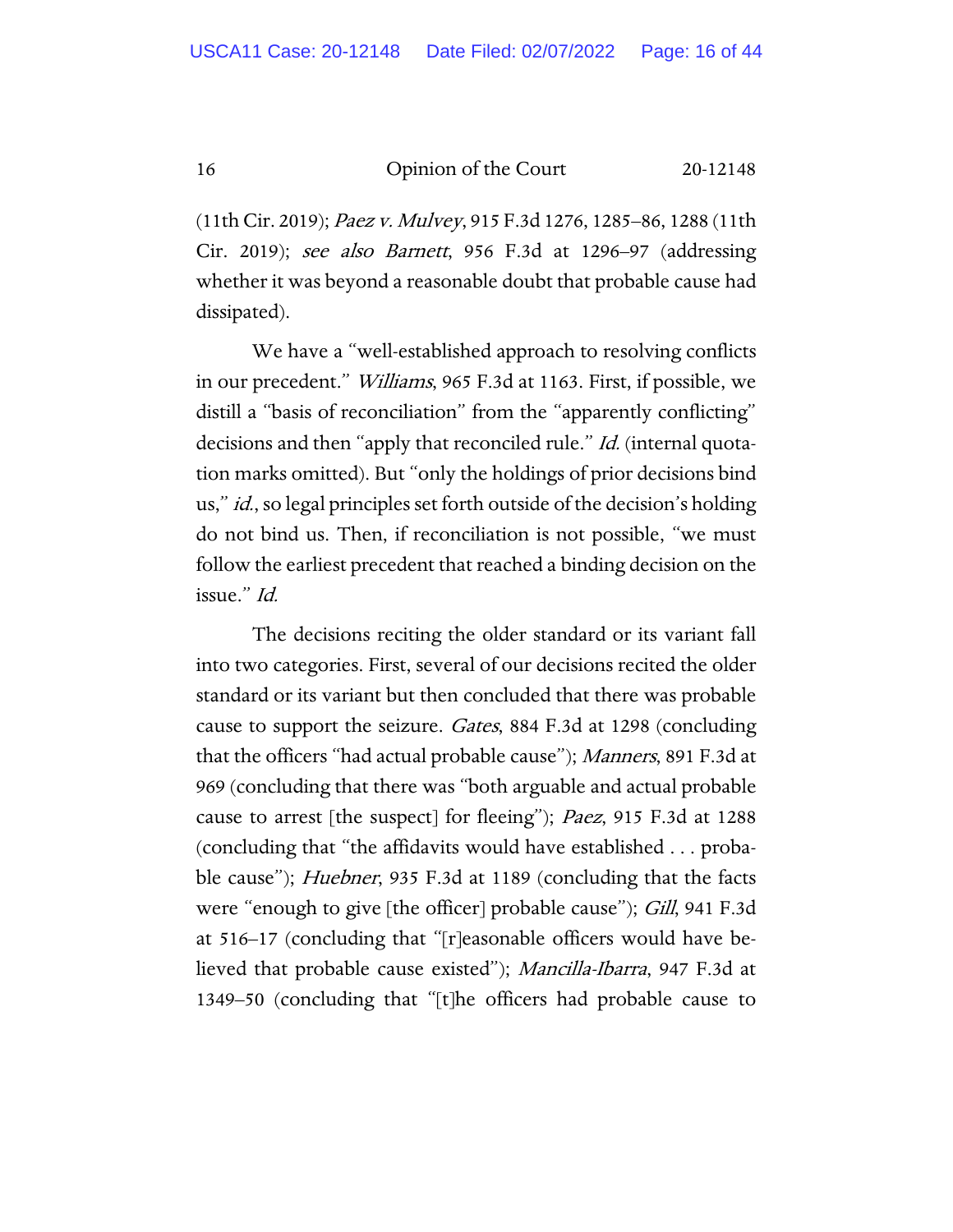arrest Mancilla-Ibarra"); *Wilson*, 979 F.3d at 909 (concluding that the officer "had probable cause to believe Wilson committed a criminal offense"); Crocker, 995 F.3d at 1244 ("We agree with the district court that Officer Beatty had probable cause to arrest Crocker."). If we had applied the *Wesby* standard, which sets a lower bar, we would have necessarily reached the same conclusions—that there was probable cause. Because applying the *Wesby* standard would not have altered the judgment or fundamental reasoning of these decisions, they do not require us to apply the older standard. Cf. BRYAN GARNER ET AL., THE LAW OF JUDICIAL PRECEDENT  $\S$  4, at 47 (2016) (If changing the "questioned proposition . . . wouldn't require alteration of the court's judgment or the reasoning that supports it, then the proposition is dictum." (internal quotation marks omitted)).

The second set of decisions that recited the older standard or its variant concluded that there was not probable cause. Manners, 891 F.3d at 969–70 (concluding that there was not probable cause "for running a stop sign"); *Cozzi*, 892 F.3d at 1297 (concluding that there was no arguable probable cause); Alston, 954 F.3d at 1319 (concluding that there was no arguable probable cause for either of the two crimes at issue); *Hardigree*, 992 F.3d at 1230 (concluding that "no arguable probable cause existed for any of these offenses"); see also Barnett, 956 F.3d at 1296–97, 1299 ("[A] jury could find . . . that there was no longer probable cause . . . ."). For these decisions to bind us to applying the older standard, the underlying facts must have satisfied the *Wesby* standard but not the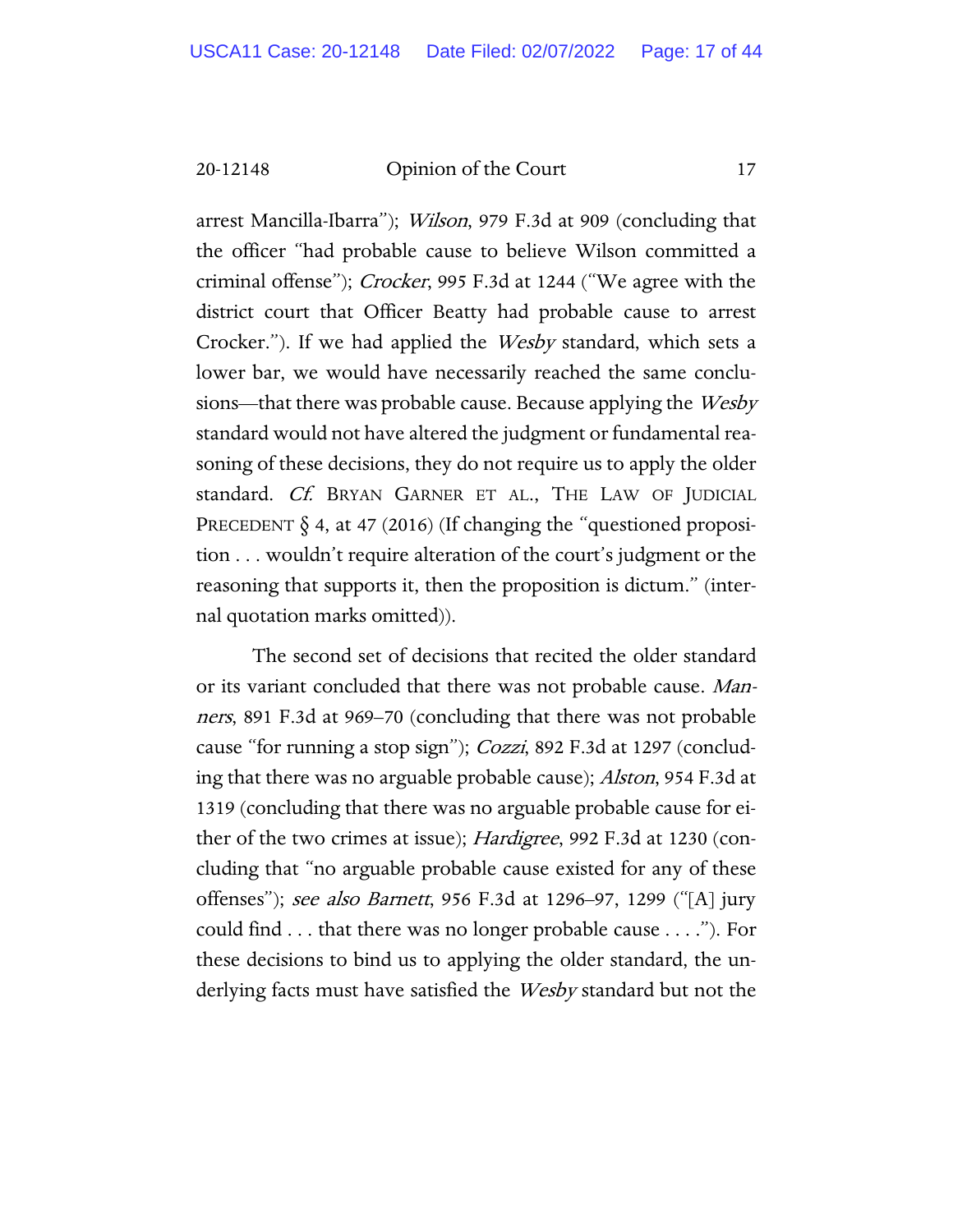older standard. If so, then applying the Wesby standard instead of the older standard "would[] require alteration of the court's judgment." GARNER ET AL., *supra*,  $\S$  4, at 47. But if there would have been no probable cause even if we had applied the *Wesby* standard, these decisions would not require us to apply the older standard.

In every decision, faithful application of the Wesby standard would have led to the same conclusion that there was no probable cause, so we are not bound to apply the older standard. For example, in Manners v. Cannella, Officer Cannella testified that he saw Manners disobey a stop sign, but Manners said that he obeyed the stop sign. 891 F.3d at 969–70. On Cannella's motion for summary judgment, we accepted Manners's account and concluded that "a reasonable factfinder could find that Cannella neither saw nor reasonably thought he saw Manners run a stop sign." Id. at 970. If a reasonable officer neither saw nor reasonably thought he saw a vehicle run a stop sign, then he could not have concluded "that there was a substantial chance of criminal activity." *Wesby*, 138 S. Ct. at 588 (internal quotation marks omitted).

In another decision that recited that older standard, Cozzi v. City of Birmingham, a police officer arrested Cozzi based on two tips from unknown informants that Cozzi looked like a perpetrator in a crime scene surveillance video. 892 F.3d at 1292–93. Cozzi's roommate had told the officer that the perpetrator had an armful of tattoos but that Cozzi did not, *id.* at 1292, and the police officer found nothing in executing a search warrant on Cozzi's home that tied him to the crime, id. at 1297. In these circumstances-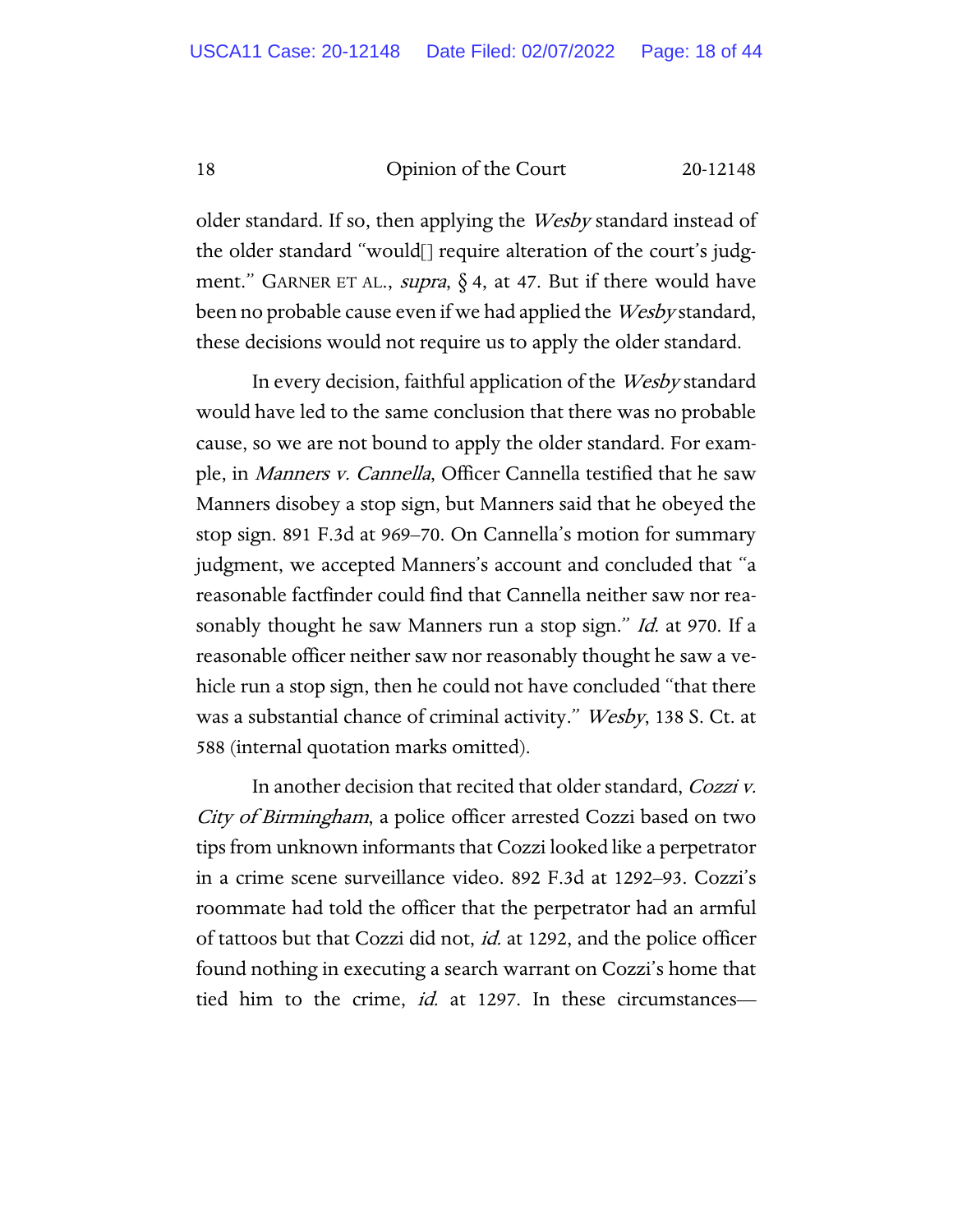especially in the light of the tattoo discrepancy—no reasonable officer could have reasonably concluded that there was a substantial chance that Cozzi was the perpetrator.

In *Alston v. Swarbrick*, we recited a variant of the older standard and concluded that Officer Swarbrick did not have probable cause to arrest Alston. 954 F.3d at 1318–19. Alston argued that Swarbrick "arrested him based merely on [Alston] refusing to answer questions and spouting obscenities while walking away." Id. at 1319. Swarbrick asserted that he had probable cause to arrest Alston based on two Florida statutes that criminalized disorderly conduct and resisting an officer without violence. *Id.* at 1318–19. But it was well established that neither statute could be violated by "mere words" and that "mere words would not suffice to provide probable cause for resisting without violence." Id. (internal quotation marks omitted). Given the clear contours of the law, Swarbrick could not have reasonably concluded that there was a substantial chance that Alston violated either statute by his silence or obscenities.

In another decision, *Hardigree v. Lofton*, we recited the older standard and concluded that there was no arguable probable cause. 992 F.3d at 1230. Officer Lofton argued that he had probable cause to arrest Hardigree for disorderly conduct, obstruction, and battery. *Id.* at 1230. On a contested record, we assumed that there was no physical contact and that Hardigree simply obeyed the police officers' commands. Id. at 1230–31. Of course, a police officer who observes a suspect obeying commands without making any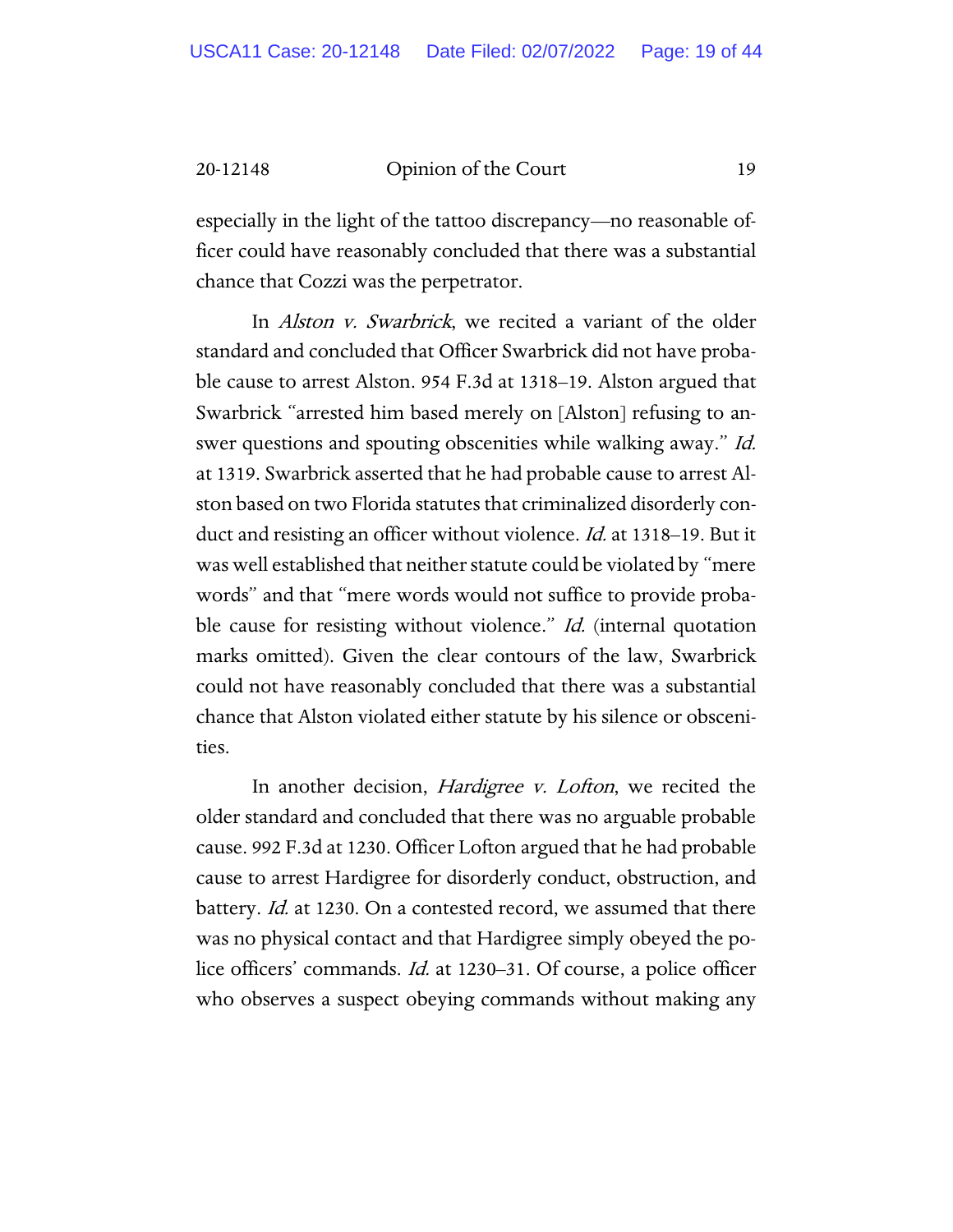physical contact could not have concluded from that observation that there was a substantial chance of criminal activity.

And finally, in *Barnett v. MacArthur*, we recited both standards and addressed whether probable cause persisted throughout the duration of a warrantless arrest. 956 F.3d at 1296–97. Barnett was arrested on suspicion of driving under the influence. *Id.* at 1295. While at the jail, she took two breathalyzer tests, each of which resulted in readings of 0.000—that is, there was no alcohol in her bloodstream—and posted bond. *Id.* at 1295–96. On the sheriff's motion for summary judgment, we accepted as true Barnett's account that she displayed no signs of intoxication at any point leading up to her arrest or during her detention. Although we had to assume that there was probable cause for the initial arrest, id. at 1296 n.3, we concluded that Barnett's account of the facts "show[ed] beyond a reasonable doubt that," after her breathalyzer tests, "there was no longer probable cause to continue holding Ms. Barnett." *Id.* at 1299. Even under the *Wesby* standard, no reasonable officer could have concluded that there was even a substantial chance she had been driving under the influence.

We conclude that the correct legal standard to evaluate whether an officer had probable cause to seize a suspect is to "ask whether a reasonable officer could conclude . . . that there was a substantial chance of criminal activity." *Wesby*, 138 S. Ct. at 588. Here, Washington argues that probable cause dissipated after her encounter with Heard because his later in-person statement negated his earlier photograph identification. She seems to assert that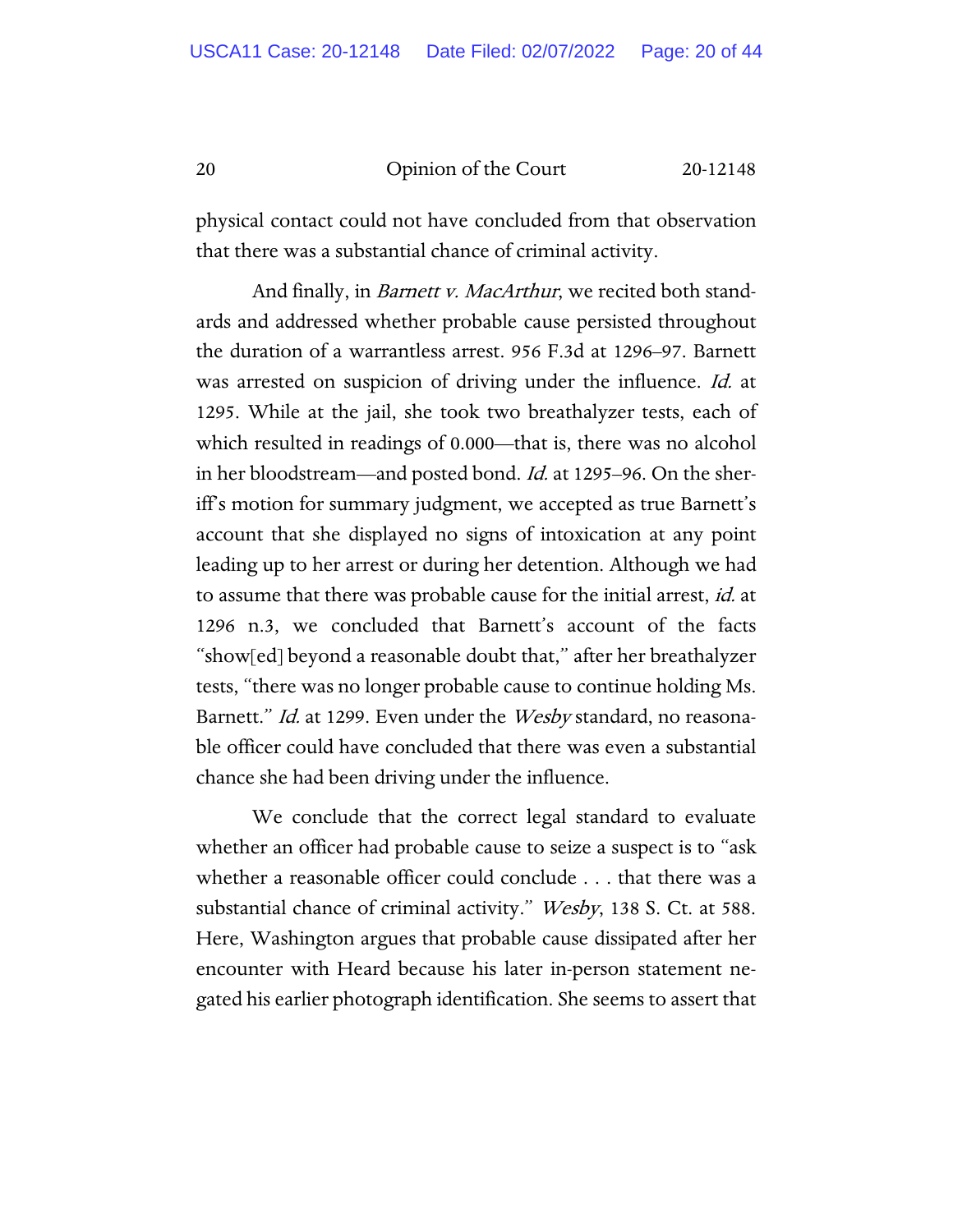Heard's in-person retraction was, if anything, more reliable than his photograph identification, so the information Howard had gained from Heard up to that point was at most neutral. And analyzing the tip alone, she argues that it was not specific enough to support even arguable probable cause.

Although Heard's statement—if true—was exculpatory, Howard was not required to believe it or to weigh the evidence in such a way as to conclude that probable cause did not exist. Because "probable cause does not require officers to rule out a suspect's innocent explanation for suspicious facts," Wesby, 138 S. Ct. at 588, a police officer need not resolve conflicting evidence in a manner favorable to the suspect. And instead of focusing on a single piece of evidence "in isolation" and dismissing any evidence with "an innocent explanation," we must look at the "totality of the circumstances." Id. at 589 (internal quotation marks omitted).

There were "plenty of reasons to doubt" Heard's in-person identification. *Cf. id.* (explaining that there were "plenty of reasons to doubt [the suspects'] protestations of innocence"). He and his co-conspirators had shown that they were lawbreakers—indeed, violent ones—willing to beat an elderly woman and set her on fire in the hope of acquiring a few thousand dollars to split between them. And only after Heard had spoken to his grandmother about doing the right thing did he confess to his own involvement. He then identified his co-conspirators and assisted the police with the investigation. Howard then purposefully surprised him by bringing an alleged co-conspirator to his cell and asking whether she was the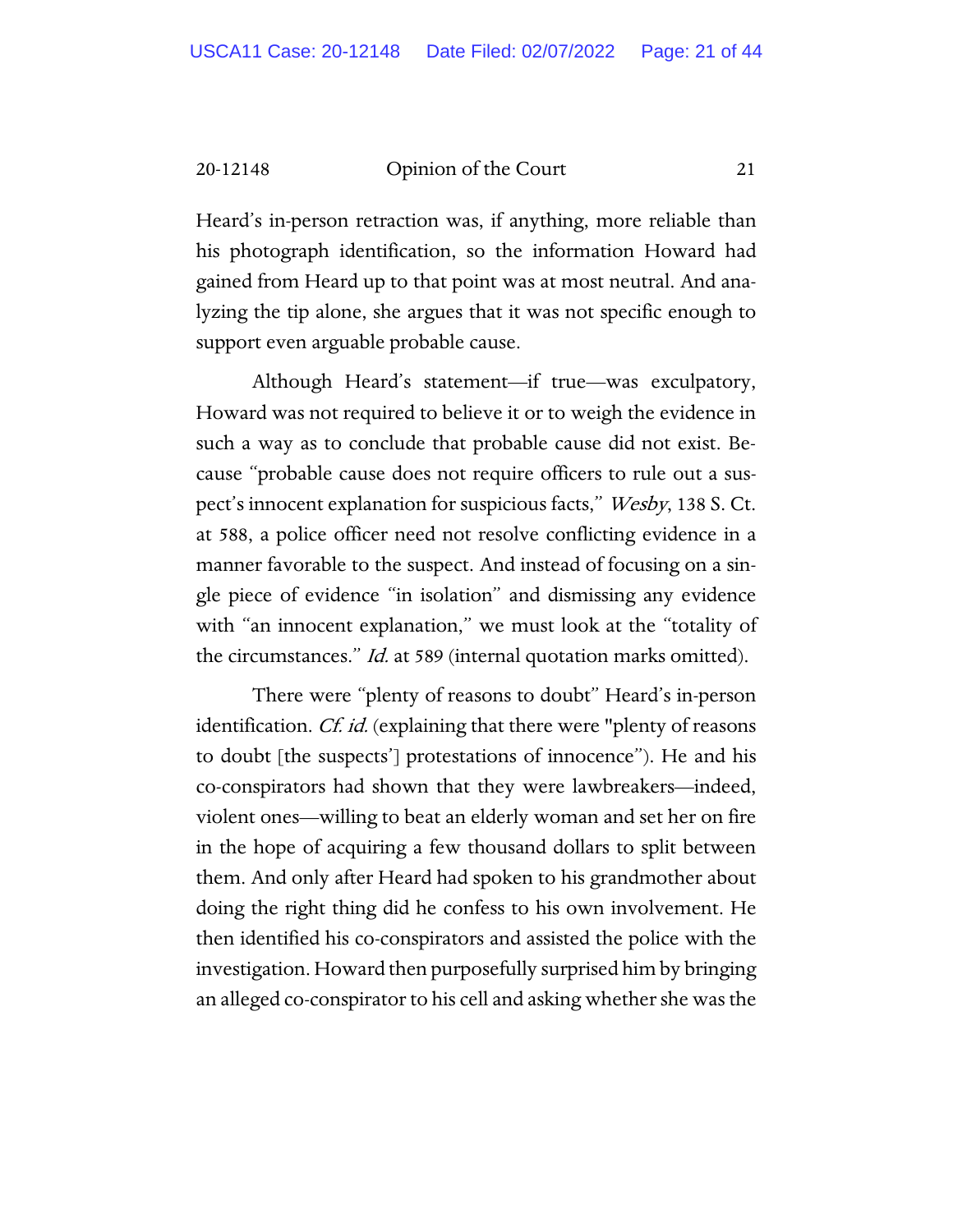person he had previously identified, which would have suggested that Heard had pointed the finger at her. If Washington had actually been a co-conspirator, it would be no surprise that Heard contradicted his previous identification in the presence of someone who would have a strong motive to exact revenge and tell his other co-conspirators about his role in their arrest. Howard was entitled to discount this retraction.

So, even crediting Washington's account that Heard said, "[T]hat's not her," during their encounter, probable cause supported her continued detainment. After the encounter, Howard had an anonymous tip that included information about the suspect, a photograph of the suspect provided by the same informant, and an accusation that the suspect was involved. The confidential informant who supplied the tip, photograph, and accusation had been reliable and had worked with the police on other occasions. And Heard, who had already confessed to the police to having committed the crime and previously stated that a female was present, identified the person in the photo—Washington—as being a co-conspirator and perpetrator of the crime. On the strength of a tip from a reliable confidential informant and an identification by a co-conspirator who appeared to be fully cooperating with the police before his later in-person contradiction, which there were many reasons to not take at face value, a reasonable officer "could [have] conclude[d] . . . that there was a substantial chance" Washington was involved. See id. at 588 (internal quotation marks omitted).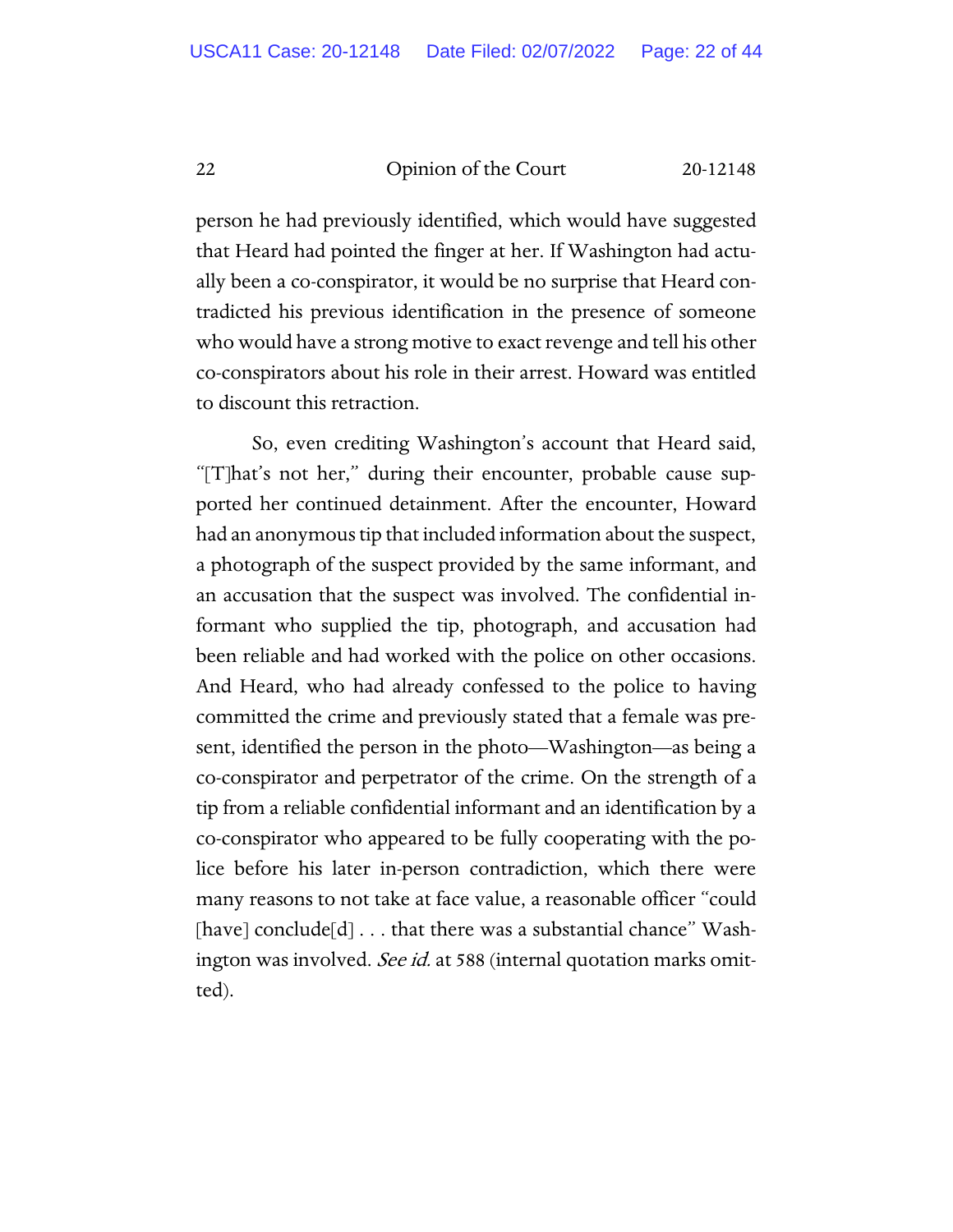Because probable cause supported Washington's detention even after Heard's statement, her continued detention was reasonable under the Fourth Amendment. See Black, 811 F.3d at 1267. So, because Washington cannot prove that Howard "violated [her] Fourth Amendment right," Luke, 975 F.3d at 1144, Washington's Fourth Amendment claim fails.

Washington also cannot prove that her right was clearly established. A right is clearly established only if "the state of the law on the date of the alleged misconduct," Hardigree, 992 F.3d at 1224, "makes it obvious that the defendant's acts violated the plaintiff's rights in the specific set of circumstances at issue," Gates, 884 F.3d at 1297 (alterations adopted) (internal quotation marks omitted). Washington cannot "identify" a "controlling case or robust consensus of cases," *Wesby*, 137 S. Ct. at 590–91 (internal quotation marks omitted), from the Supreme Court, this Circuit, or the Georgia Supreme Court where a suspect's in-person retraction of an earlier photo identification negated the original identification or caused probable cause to dissipate. See Bradley v. Benton, 10 F. 4th 1232, 1242–43 (11th Cir. 2021) (explaining that only "decisions from the United States Supreme Court, this Court, or the relevant state supreme court" are relevant in determining whether the law was clearly established). And it follows from our conclusion that there was probable cause that "existing precedent" did not place the question of whether Howard violated her constitutional rights "beyond debate." See Wesby, 137 S. Ct. at 590 (internal quotation marks omitted).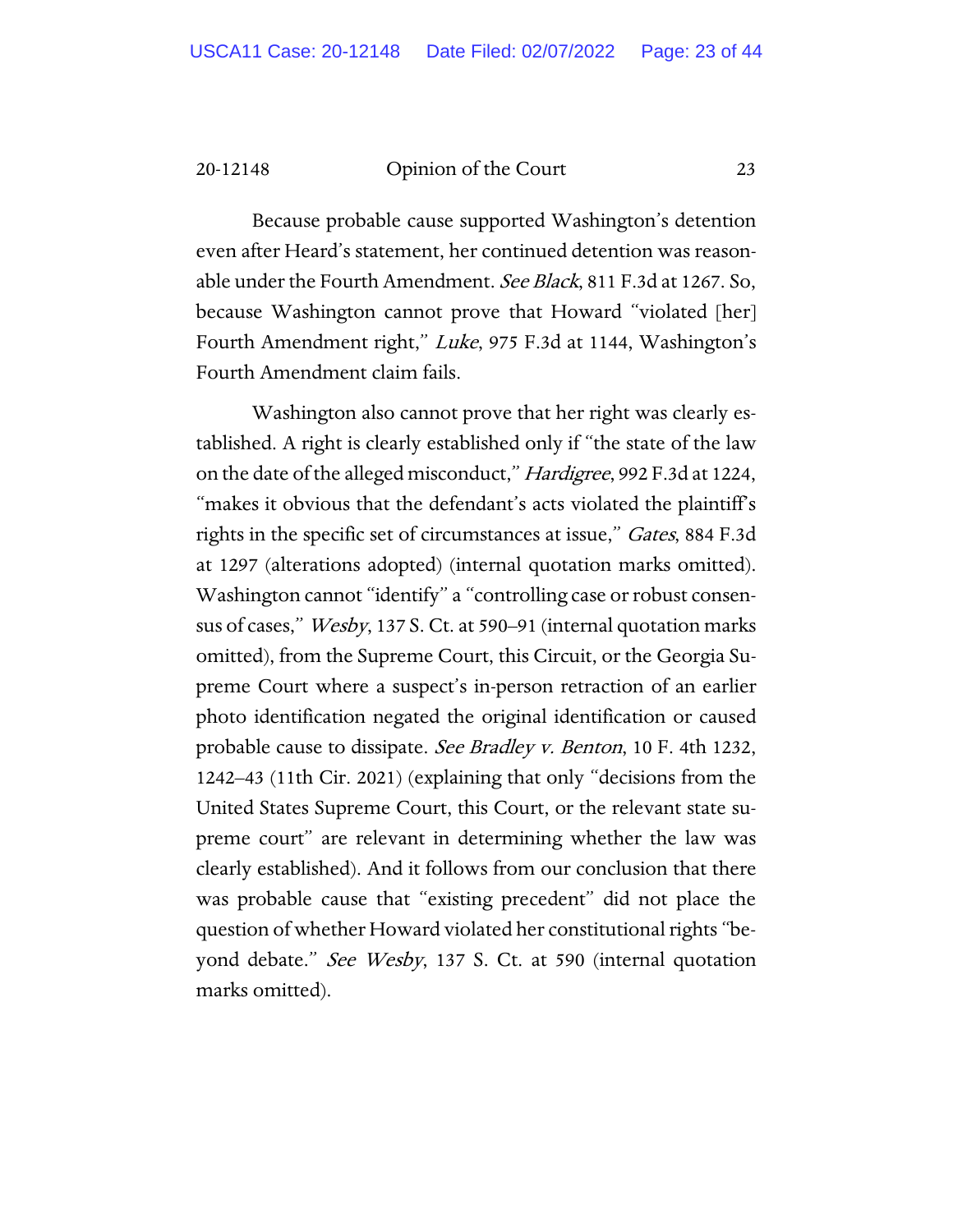## B. Howard Was Entitled to Rely on The Facially Valid and Lawfully Obtained Warrant.

Washington argues that Howard was not entitled to rely on the arrest warrant in continuing to detain her because evidence later arose that caused probable cause to dissipate. She contends that Howard was constitutionally required to return to the magistrate with the newly discovered evidence and allow the magistrate to reevaluate whether there was probable cause. Only then could he rely on the warrant to continue to detain Washington. We disagree.

In Manuel v. City of Joliet, the Supreme Court held that, "if the [probable-cause] proceeding is tainted . . . by fabricated evidence—and the result is that probable cause is lacking, then the ensuing pretrial detention violates the" Fourth Amendment. 137 S. Ct. at 920 n.8. It explained that that "wrongful [pretrial] detention . . . unsupported by probable cause" is "constitutionally unreasonable" because the Fourth Amendment "guarantee[s] a fair and reliable determination of probable cause as a condition for any significant pretrial restraint." Id. at 917–19 (internal quotation marks omitted). There, the probable cause hearing that purported to support the suspect's detention "did not expunge Manuel's Fourth Amendment claim because the *process* he received failed to establish . . . probable cause" due to the "taint[]" of "fabricated evidence." Id. at 919–20, 920 n.8 (emphasis added). An officer who intentionally or recklessly makes material misstatements or omissions to or fabricates evidence and puts it before a "neutral and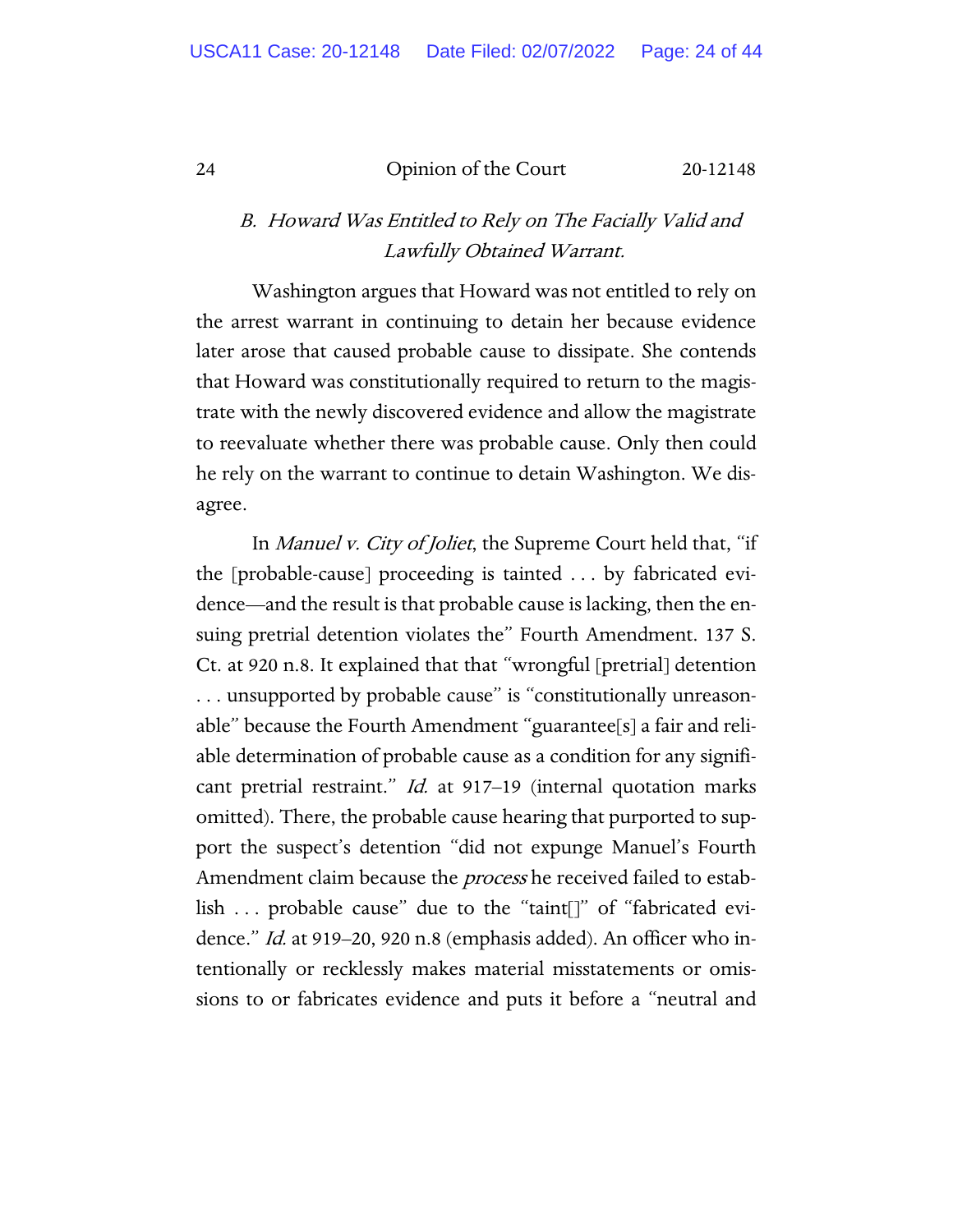detached magistrate," Johnson v. United States, 333 U.S. 10, 14 (1948), violates the Fourth Amendment because "[l]egal process has gone forward, but it has done nothing to satisfy the Fourth Amendment's probable-cause requirement." Manuel, 137 S. Ct. at 918–19; accord Hupp v. Cook, 931 F.3d 307, 324 (4th Cir. 2019); see also Sykes v. Anderson, 625 F.3d 294, 317 (6th Cir. 2010) ("[P]olice officers . . . cannot hide behind the officials whom they have defrauded." (internal quotation marks omitted)). An officer might also violate the Fourth Amendment if he "should have known that his application failed to establish probable cause" and nevertheless obtained the warrant. Williams, 965 F.3d at 1165.

In contrast with the invalid probable-cause determination in Manuel, a valid and lawfully obtained warrant shields an officer from liability because the officer's reliance on the magistrate's probable-cause determination renders the officer's actions reasonable. *Cf. Elsee v. Smith* (1822) 1 Dowl. & Ry. 97, 104 (Eng.) (opinion of Holroyd, J.) ("If the warrant issued without due authority on the part of the magistrate, that would be trespass in the magistrate."). If an officer fully and honestly places evidence before the magistrate, reasonably believing that there is probable cause, those "procedural steps . . . afford a shield against a Fourth Amendment claim." *Hupp*, 931 F.3d at 324; *cf. Manuel*, 137 S. Ct. at 919 (explaining that the probable-cause determination "lacked any proper basis" and therefore "violated [the] Fourth Amendment" because "[a]ll that the judge had before him were police fabrications"). To be sure, a police officer cannot lie or omit material evidence in later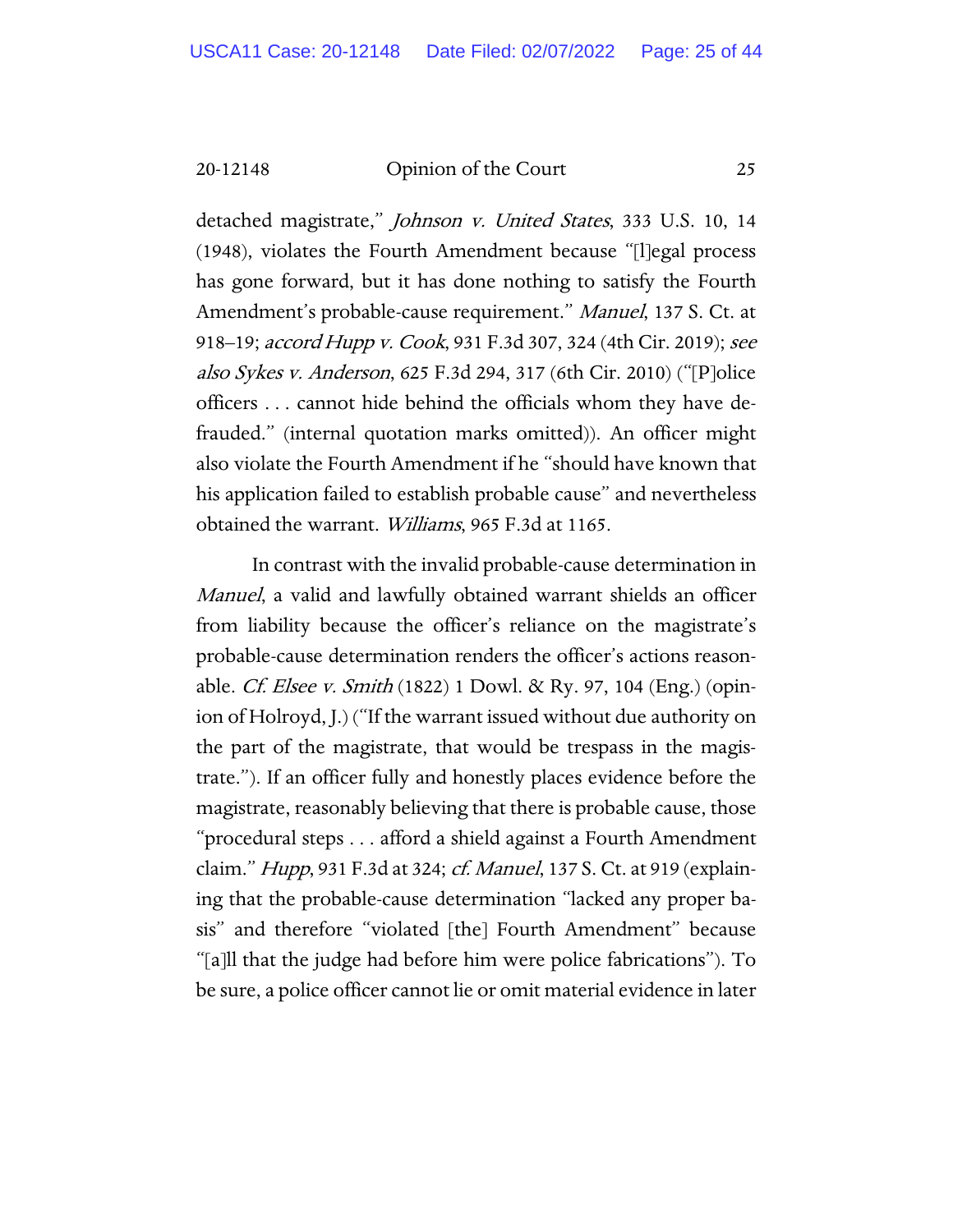testimony to continue detention, such as at an arraignment, indictment, or bond hearing. See Manuel, 137 S. Ct. at 920 n.8 (explaining that fabricated evidence can result in a Fourth Amendment violation "[w]hatever [the] precise form . . . [of] the proceeding"). But the discovery of exculpatory evidence after a determination of probable cause does not undermine the validity of a detention based on a judicial order. See Brooks v. City of Winston-Salem, 85 F.3d 178, 184 (4th Cir. 1996) ("Once a pretrial seizure has been rendered reasonable by virtue of a probable cause determination by a neutral and detached magistrate, the continuing pretrial seizure of a criminal defendant—either by detention or by bond restrictions—is reasonable."); see also Baker v. McCollan, 443 U.S. 137, 144–46 (1979) (explaining that the warrant requirement and speedy-trial guarantee form the constitutional protections against deprivations of liberty).

Washington cannot prove that Howard violated her Fourth Amendment right because she cannot prove that the warrant was facially invalid or unlawfully obtained. Washington does not dispute that Howard detained her pursuant to an arrest warrant, and Howard does not dispute that he participated in procuring the warrant by discussing the investigation with Durand who then obtained the warrant. And Washington cannot prove—nor does she argue—that the warrant was facially invalid because it was materially irregular, was issued by a court without jurisdiction, or did not purport to authorize her detention. With respect to obtaining the warrant, Washington's counsel conceded at oral argument that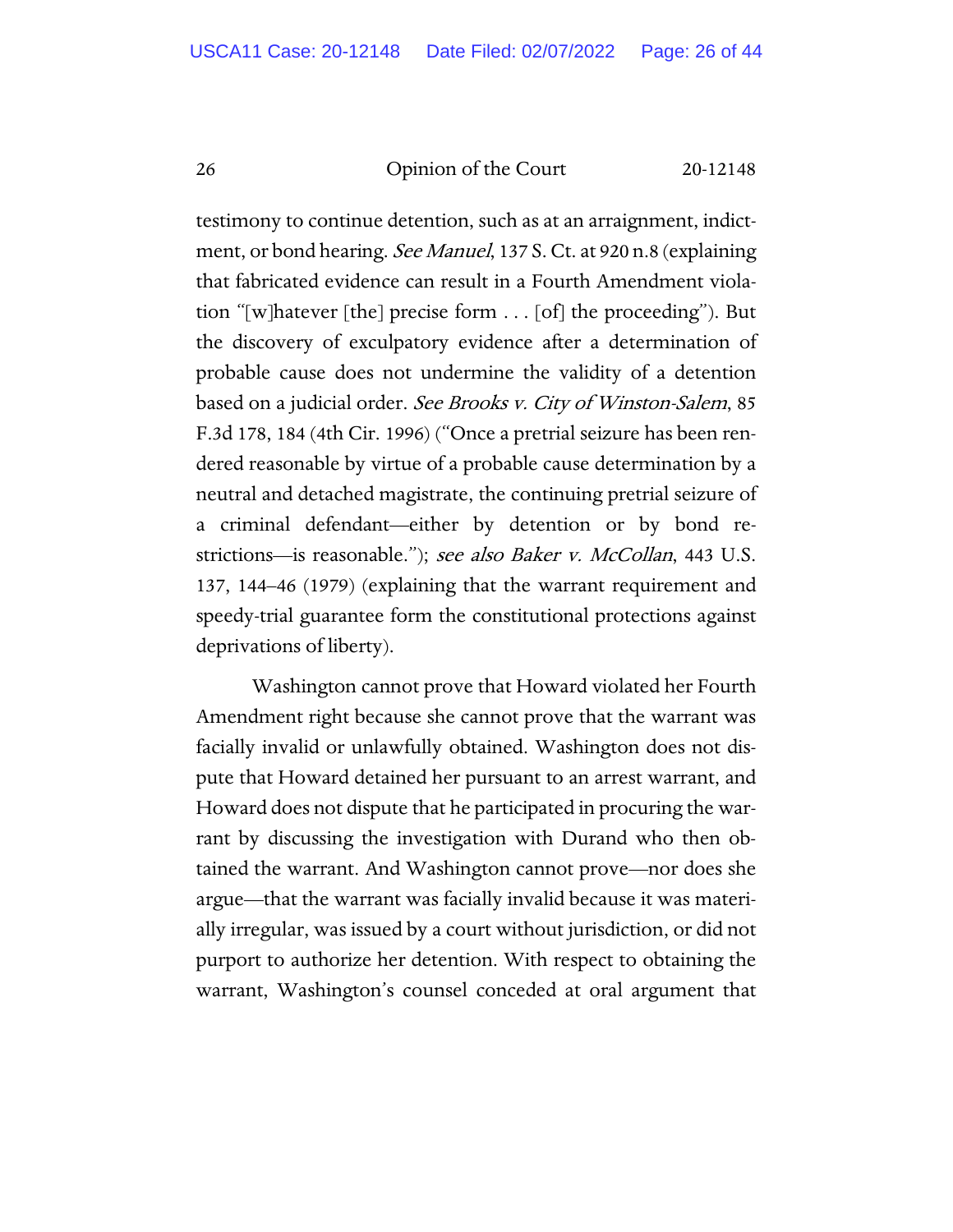neither Howard nor Durand lied to the magistrate. Washington also makes no argument that there were material omissions or that it was unreasonable for Howard to believe that there was probable cause at the time Durand applied for the warrant. And it is of no moment that she was later exonerated. See United States v. Martinez-Fuerte, 428 U.S. 543, 565 (1976) ("One . . . purpose [of the warrant requirement] is to prevent hindsight from coloring the evaluation of the reasonableness of a . . . seizure."); United States v. Robinson, 535 F.2d 881, 884 (5th Cir. 1976) ("The Fourth Amendment does not have that special feature known as hindsight.").

The well-settled common-law principles that governed the tort of malicious prosecution in 1871 when Congress enacted section 1983 and that "guide" us further support our conclusion. See Manuel, 137 S. Ct. at 921. At common law, for the tort of malicious prosecution, an officer who detained an individual pursuant to a warrant—with a few exceptions—had a complete defense to liability for the arrest and detention. MARTIN L. NEWELL,A TREATISE ON THE LAW OF MALICIOUS PROSECUTION, FALSE IMPRISONMENT, AND THE ABUSE OF LEGAL PROCESS ch. XII,  $\S$  5, at 431–32 (Chi., Callaghan & Co. 1892) (quoting verbatim from *Justification*, 2 JOHN BOUVIER,ALAW DICTIONARY,ADAPTED TO THE CONSTITUTION AND LAWS OF THE UNITED STATES OF AMERICA, AND OF THE SEVERAL STATES OF THE AMERICAN UNION (Phila., J. B. Lippincott & Co. 15th ed. 1883)). So, unless an accused could prove that one of the exceptions applied, the warrant that caused his detention served as "a complete bar to the action." See Justification, 1 JOHN BOUVIER, A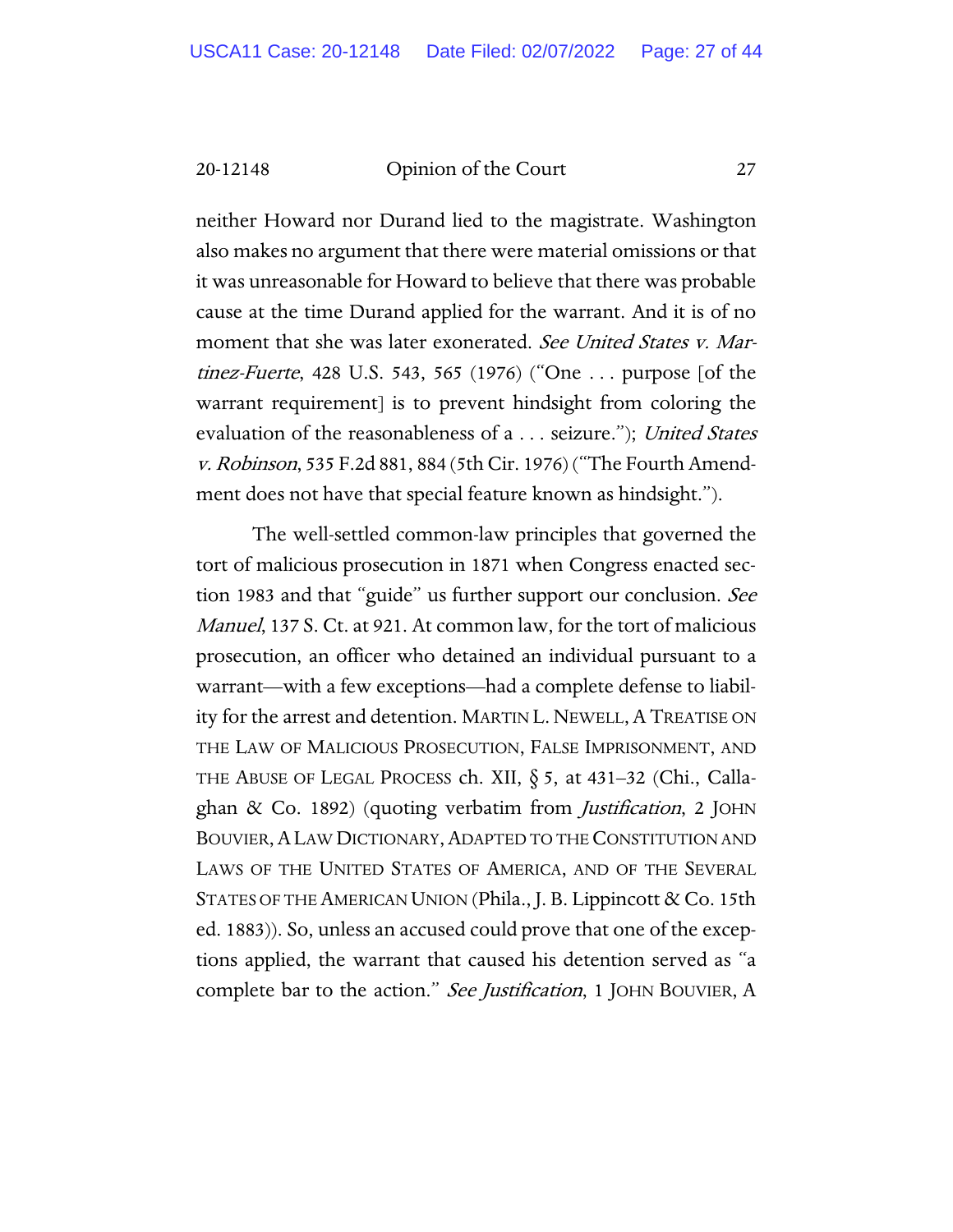LAW DICTIONARY, ADAPTED TO THE CONSTITUTION AND LAWS OF THE UNITED STATES OF AMERICA, AND OF THE SEVERAL STATES OF THE AMERICAN UNION (Phila., George W. Childs 11th ed. 1862).

In 1871, obtaining a warrant to arrest a suspect was "the proper course when the circumstances of the case . . . permit[ted]." See Arrest, id. At common law, a warrant protected an officer from liability even if the warrant was actually void, incorrectly issued, or based on an erroneous judgment. NEWELL, *supra*, ch. XII,  $\S$  5(1), at 432–33; Miller v. Brown, 3 Mo. 127, 130 (1832) ("[W]here the Court . . . [has] jurisdiction of the subject matter, the . . . officer is not bound to examine into the validity of the judgment, proceedings or process . . . ."); see also Brown v. Crowl, 5 Wend. 298, 299–301 (N.Y. Sup. Ct. 1830) (explaining that a warrant founded upon an erroneous judgment was still valid such that a claim for false imprisonment did not lie); Anderson v. Friend, 85 Ill. 135, 137 (1877) (concluding that a prosecutor had a justification because he obtained independent legal advice about whether he had probable cause to institute the action, even though the witnesses later changed their testimony). But arrests based on warrants that were intrinsically invalid "render[ed] the officer liable for a trespass to the party arrested." Arrest, 1 JOHN BOUVIER, A LAW DICTIONARY, ADAPTED TO THE CONSTITUTION AND LAWS OF THE UNITED STATES OF AMERICA, AND OF THE SEVERAL STATES OF THE AMERICAN UNION (Phila., J. B. Lippincott & Co. 14th ed. 1878). And a warrant was only intrinsically invalid if it was "materially irregular" or facially void, if it was apparent from the warrant that the court "ha[d] no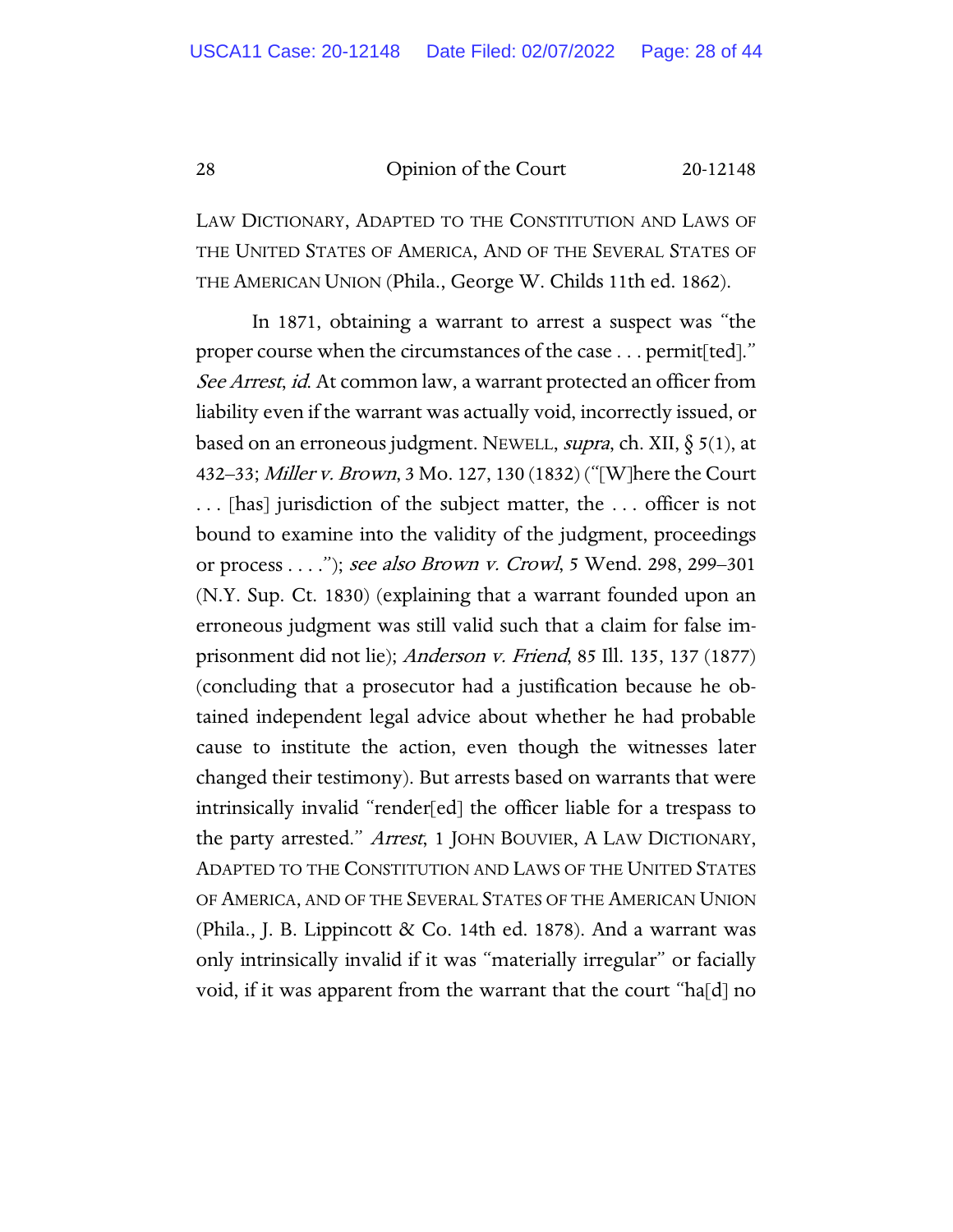general jurisdiction of the subject-matter," or if the officer's actions extended beyond the scope of the warrant. Id.; see also Justification, id.; NEWELL, supra, ch. XII,  $\S$  5, at 432.

To be sure, at common law, an officer could also be liable for an arrest pursuant to a warrant if the officer unlawfully obtained the warrant. See 2 C. G. ADDISON, A TREATISE ON THE LAW OF TORTS ch. XII, § 856, at 74 (H.G. Wood ed., Jersey City, Frederick D. Linn & Co. 1881) ("If [an individual] maliciously and without reasonable and probable cause has . . . induced [a] magistrate to issue a warrant against [another], [that person] is responsible in damages in an action for malicious prosecution."). That is, one who obtained a warrant might be liable if he "willfully" or recklessly made misstatements or omissions to support the warrant application. See *id.* ch. XIII,  $\S 856$ , at 74–75 (explaining that an action malicious prosecution might lie if "the charge was willfully false, . . . untrue to his knowledge at the time[,] . . . or were of such a nature that no well-intentioned person would state" it without further investigation); cf. Honeycut v. Freeman, 35 N.C. (13 Ired.) 320, 324 (1852) (a person who attempts to shield himself from liability by asserting that he relied on the advice of counsel must disclose all material facts to his attorney); MELVILLE M. BIGELOW, ELEMENTS OF THE LAW OF TORTS FOR THE USE OF STUDENTS ch. III,  $\S$  3, at 84–85 (Bos., Little, Brown, & Co. 1878) ("[T]o establish probable cause" through "the defence of [acting on the] advice of legal counsel, . . . the statement made  $\dots$  to his counsel must be full and true  $\dots$ ."); Fitzjohn v. Mackinder (1861) 142 Eng. Rep. 199, 208 (opinion of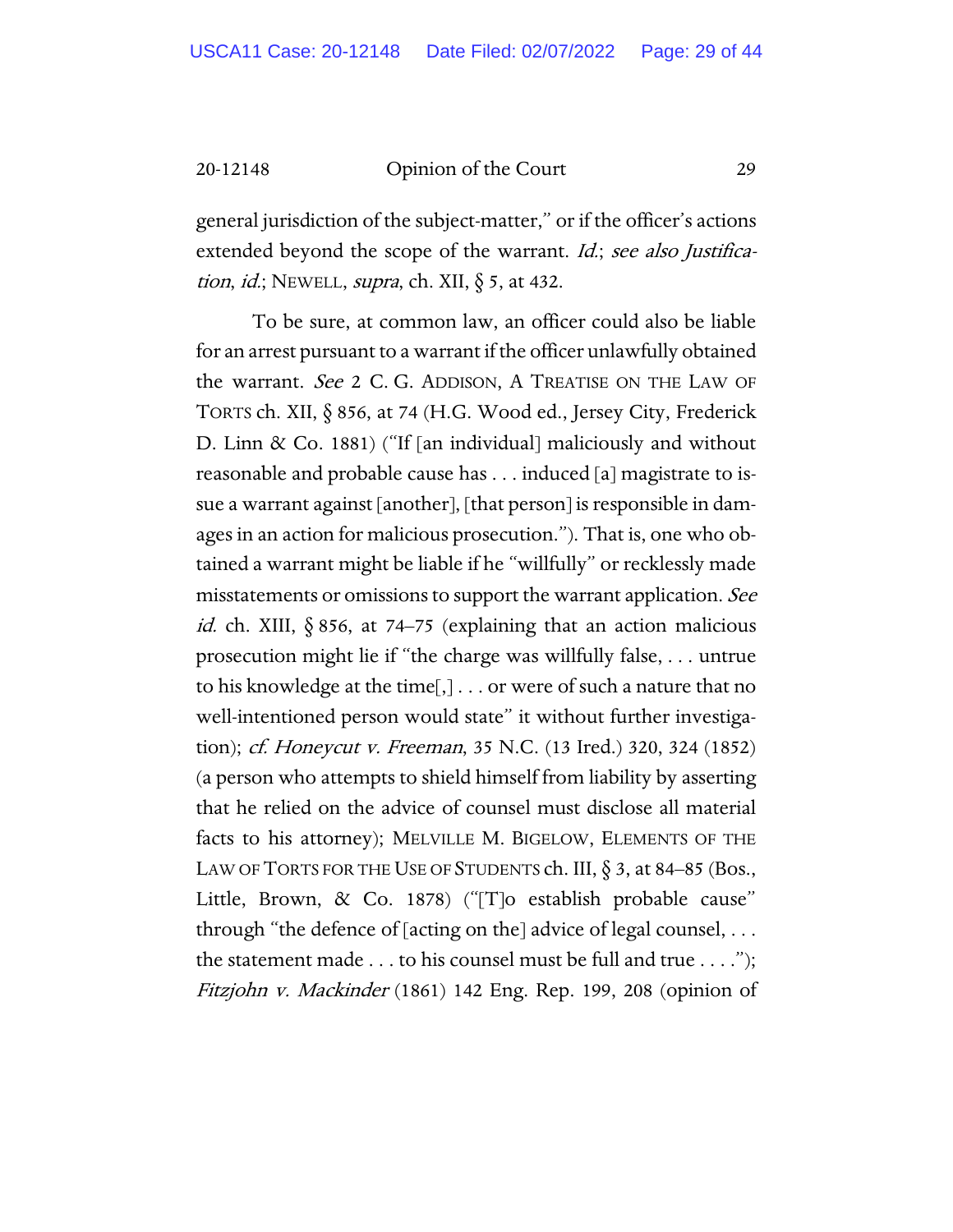Cockburn, J.) (explaining that a judicial order to prosecute another person does not protect the prosecutor if the order was obtained maliciously).

An officer might also be liable if he should have known that the information provided to the magistrate failed to establish probable cause. *See Elsee*, 1 Dowl.  $\&$  Ry. at 104 (opinion of Bayley, J.) (explaining that when a person "makes the charge, and he prevails upon the justice to issue [the] warrant, . . . he has no right to say" as a defense to a suit for malicious prosecution that the "warrant is improperly granted"). But because a neutral magistrate's determination that there is probable cause "affords *prima facie* evidence of probable cause," the accused bore the burden of proving the lack of probable cause. See BIGELOW, supra, ch. III,  $\S$  3, at 81 (explaining that a magistrate's probable cause determination is sufficient to require the accused to produce affirmative evidence of the lack of probable cause).

To be liable for malicious prosecution at common law, the prosecutor need not have personally obtained the warrant from the magistrate. It was enough that he "set[] the machinery of the law in motion . . . whether he [did] the act himself or procure[d] another to do it." NEWELL, supra, ch. X, § 4, at 367. He "need not [have] participate[d] in the execution of the prosecution  $\dots$  if he ma[de] out the affidavit maliciously, vexatiously and without probable cause" even in the absence of "further intervention on his part." Id. ch. X, § 4, at 368.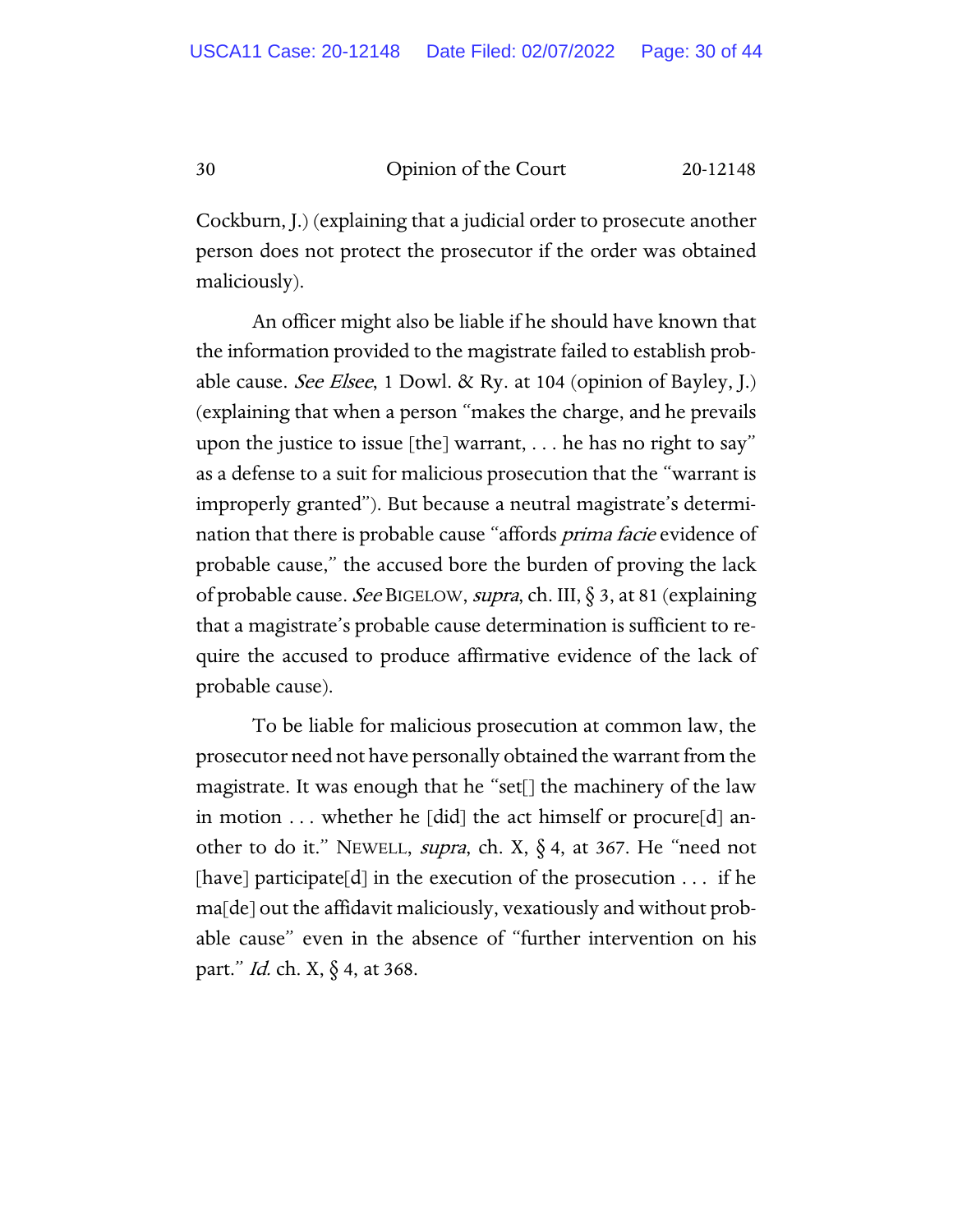Here, because Howard both procured the warrant and detained Washington pursuant to it, he was justified in detaining her based on that warrant unless it was facially invalid or procured unlawfully. It was neither. Because Howard was entitled to rely on the warrant, Washington cannot prove that Howard "violated her Fourth Amendment right to be free from seizures pursuant to legal process." Luke, 975 F.3d at 1144. And this reason provides another separate ground for affirming the summary judgment in Howard's favor.

## C. Washington Cannot Prove that Howard Affirmatively Acted to Continue Her Prosecution.

Washington's argument turns on a supposed affirmative duty for any investigator to return to the magistrate every time exculpatory evidence comes to light. Washington cannot prove and does not allege that Howard took affirmative steps to continue the prosecution. Instead, Washington alleges that Howard violated her Fourth Amendment right because he continued to detain her pursuant to a warrant and to investigate the crime after probable cause had dissipated. She contends that Howard should have returned to the magistrate with the new information and requested that the warrant be rescinded. We disagree.

The Fourth Amendment imposes no affirmative duty on an investigator to return to the magistrate after every twist and turn of the investigation. See Brady v. Dill, 187 F.3d 104, 111–12 (1st Cir. 1999) (explaining that the "separation of functions" empowers "the prosecutor to decide whether to go forward" with the prosecution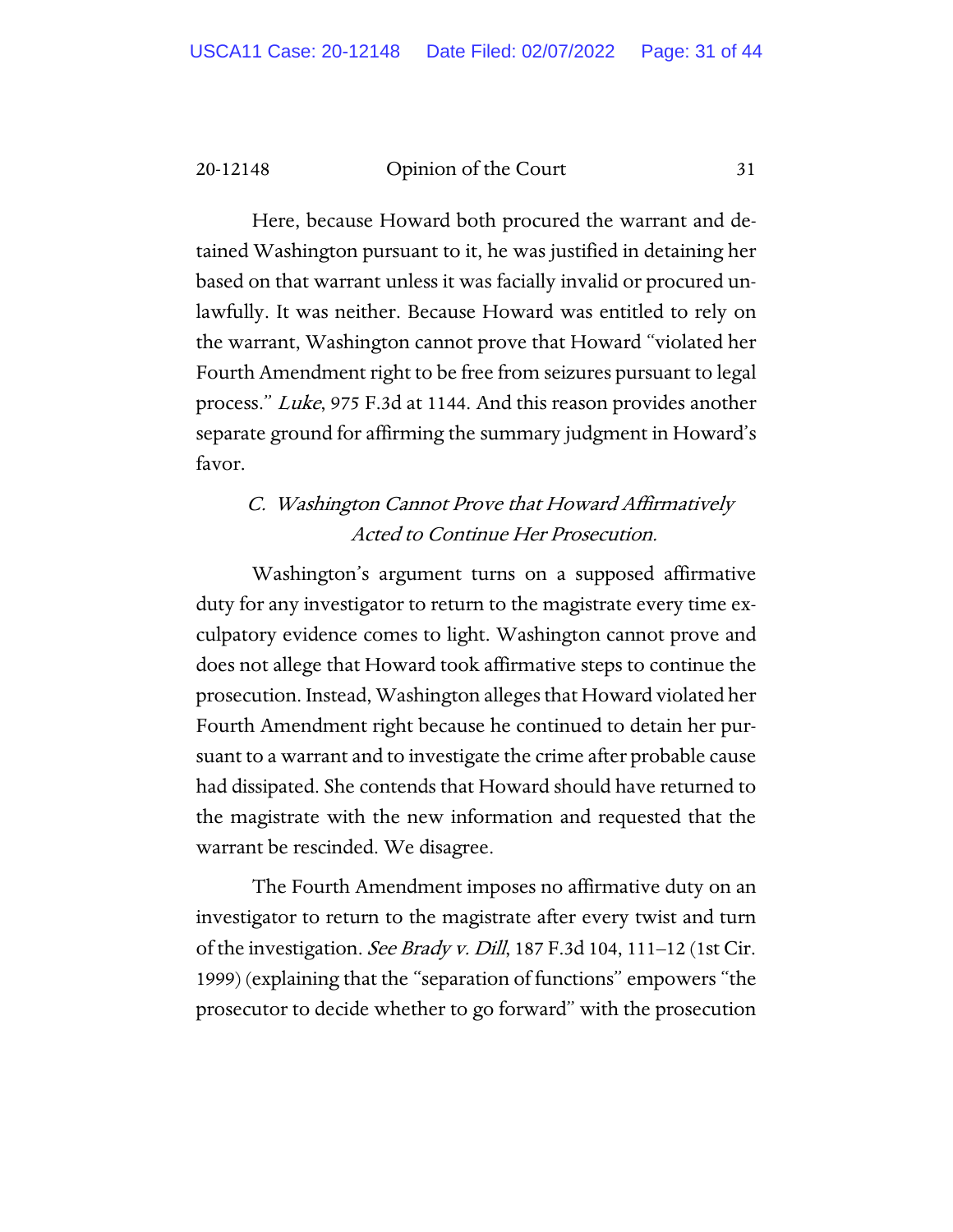and "the judicial branch" to ascertain "guilt or innocence"); see also Baker, 443 U.S. at 144 (explaining that when an officer makes an arrest pursuant to a lawful warrant but due to mistaken identity arrests a person for whose detainment there is no probable cause, the accused can invoke his right to a speedy trial); *id.* at 145 ("A reasonable division of functions between law enforcement officers, committing magistrates, and judicial officers . . . is entirely consistent with 'due process of law.'"). Instead, the officer is allowed to defer to the prosecutor, who has the power to determine whether to proceed with the prosecution and whether to seek continued pretrial detention based on the evidence collected. At least two of our sister circuits have rejected arguments similar to Washington's. See Brady, 187 F.3d at 111–12; Brooks, 85 F.3d at 184; see also Wilson v. Russo, 212 F.3d 781, 792 (3d Cir. 2000) (explaining that the "law in this area is not entirely settled" but only because a duty might arise in the context of *warrantless* arrests).

To be sure, a police officer cannot intentionally or recklessly make material misstatements or omissions in later testimony to continue detention, such as at an arraignment, indictment, or bond hearing. *See Manuel*, 137 S. Ct. at 920 n.8 (explaining that fabricated evidence can result in a Fourth Amendment violation "[w]hatever [the] precise form . . . [of] the proceeding"). And an officer's failure to disclose exculpatory evidence to the prosecutor might violate the Due Process Clause of the Fourteenth Amendment, as interpreted in Brady v. Maryland, 373 U.S. 83 (1963). McMillian v. Johnson, 88 F.3d 1554, 1567 (11th Cir.) ("Investigators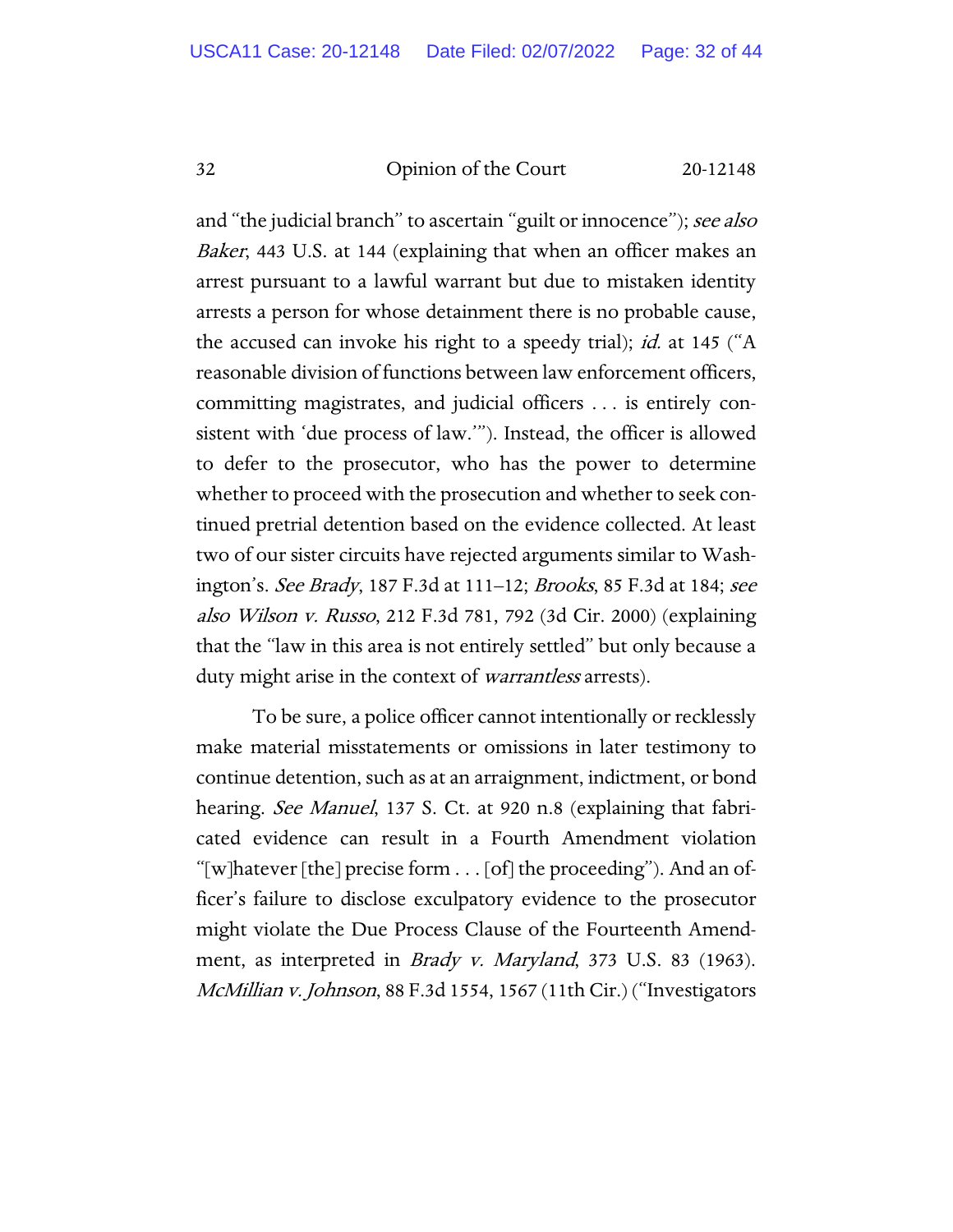satisfy their obligations under *Brady* when they turn exculpatory and impeachment evidence over to the prosecutor."), amended on other grounds, 101 F.3d 1363 (11th Cir. 1996); Moldowan v. City of Warren, 578 F.3d 351, 378, 381 (6th Cir. 2009) (collecting cases from the First, Second, Fifth, Seventh, Eighth, and Eleventh Circuits, and reaching the same conclusion); see also Youngblood v. West Virginia, 547 U.S. 867, 868–70 (2006) (concluding that an investigator's instruction to another person to discard exculpatory evidence was a potential *Brady* violation). But neither of these constitutional requirements impose on investigators a duty to return to the magistrate after discovering exculpatory evidence.

Because well-settled principles that governed the commonlaw tort of malicious prosecution when Congress enacted section 1983 in 1871 "guide" us, Manuel, 137 S. Ct. at 921, we add that our conclusion—that the Fourth Amendment requires an affirmative act to continue the prosecution—is supported by a similar requirement at common law. At common law, courts focused primarily on the initiation of a prosecution as the act giving rise to liability for malicious prosecution. A plaintiff had to prove that the information available and known to the "prosecutor" at the institution of the proceeding did not provide probable cause. See 1 FRANCIS HILLIARD, LAW OF TORTS OR PRIVATE WRONGS ch. XVI, § 17, at 451 (Bos. Little, Brown & Co. 4th ed. 1874) ("[T]hose facts and circumstances which were known to the prosecutor at the time he instituted the prosecution are to be alone considered, in determining the question of probable cause."). Conversely, if the prosecutor had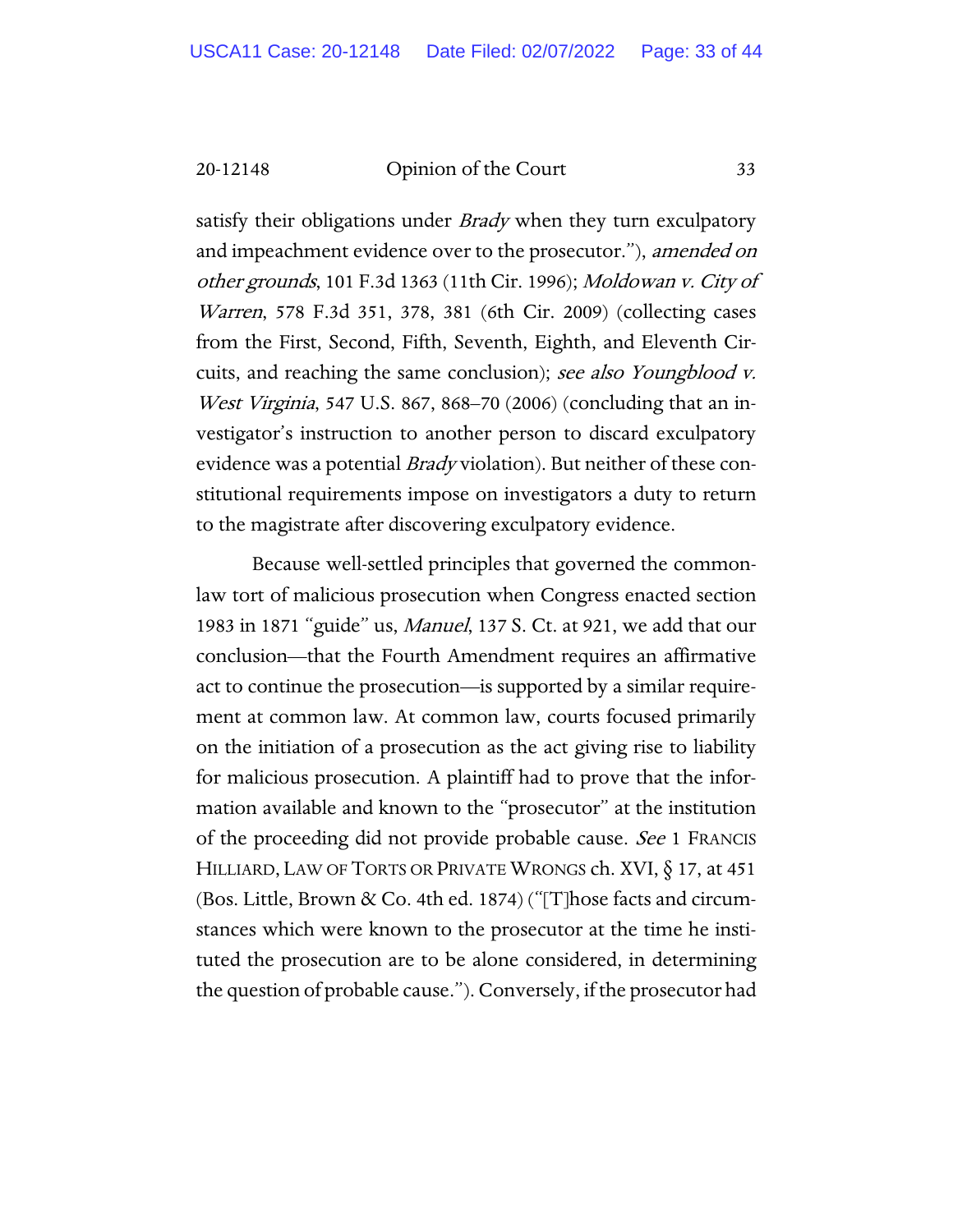probable cause to initiate the prosecution based on the information then known to him, and information exculpating the accused later came to the prosecutor's attention, the accused could not sustain an action for malicious prosecution based on the initiation of the action. See id. ch. XVI, § 19(b), at 455-56.

To be sure, if, after discovering exculpatory information, the prosecutor continued to prosecute the action, the defendant could, in some circumstances, maintain an action for malicious prosecution. See id. ch. XVI,  $\S$  13, at 446–47 ("The question sometimes arises, whether an action will lie for the malicious continuance of a prosecution, which was lawfully commenced."). For example, an English decision explained that "a prosecution, though in the outset not malicious, . . . may nevertheless become malicious in any of the stages through which it has to pass, if the prosecutor, having acquired positive knowledge of the innocence of the accused, perseveres *malo animo* [with malicious intent] in the prosecution, with the intention of procuring *per nefas* [through a wrongful act] a conviction of the accused." Fitzjohn, 142 Eng. Rep. at 209 (opinion of Cockburn, C.J.) (italics added). Although it is unclear whether this principle had been adopted in the United States in 1871, see 1 HILLIARD, supra, ch. XVI., § 13, at 446–47 (collecting principally English decisions for this principle), we have held, in any event, that "a criminal prosecution . . . continued . . . with malice and without probable cause" can violate the Fourth Amendment, Wood v. Kesler, 323 F.3d 872, 882 (11th Cir. 2003).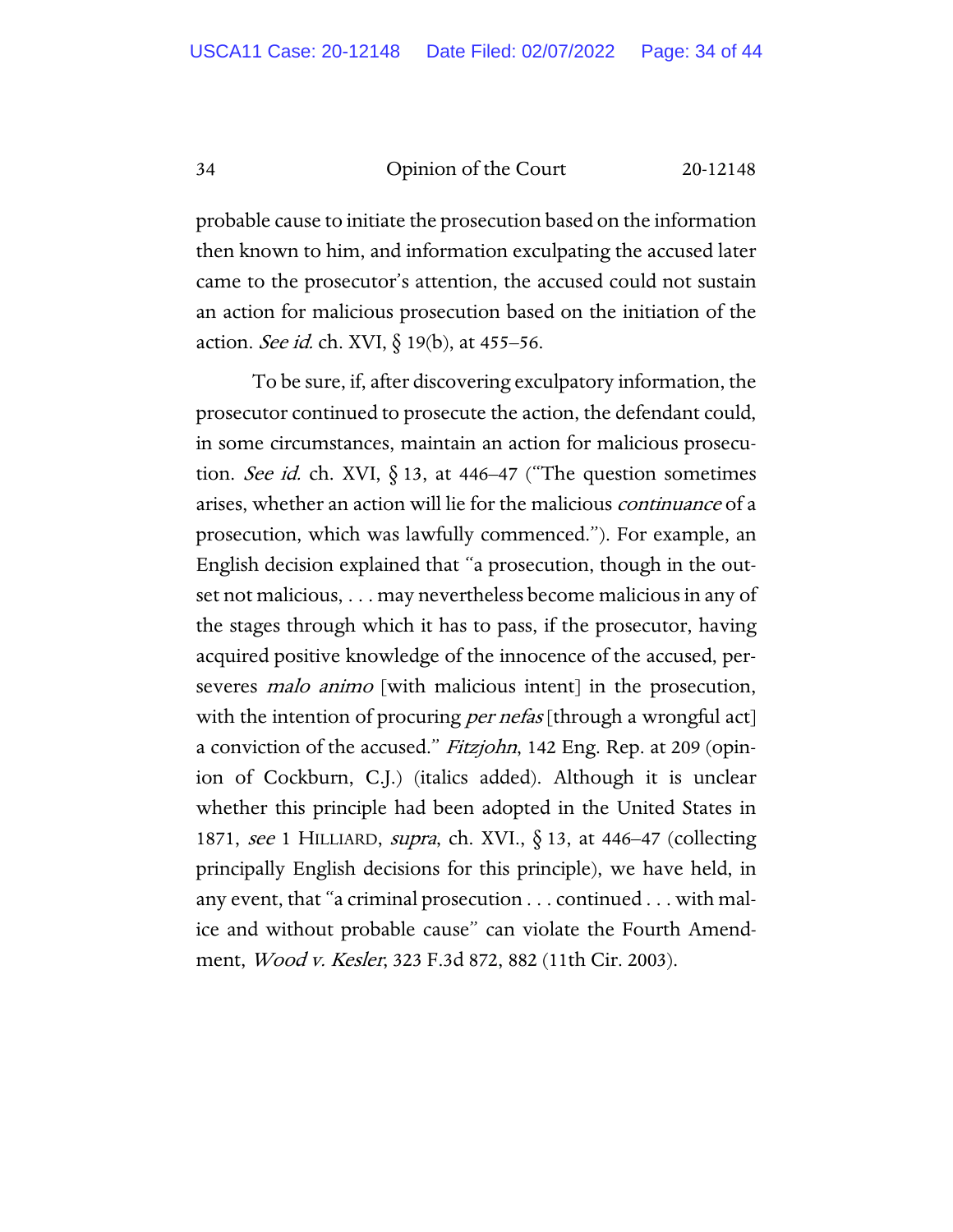Although taking affirmative steps to further a prosecution was actionable, see Fitzjohn, 142 Eng. Rep. at 209 (opinion of Cockburn, J.) (explaining that a prosecution may "become malicious in any of the stages through which it has to pass"), later inaction alone was probably insufficient to prove a malicious prosecution. And there was certainly no "well[-]settled" principle, Nieves v. Bartlett, 139 S. Ct. 1715, 1726 (2019) (internal quotation marks omitted), that later inaction could give rise to liability.

Consider, for example, two leading English decisions from the early and middle nineteenth century—both cited by a respected American treatise as authoritative, see 1 HILLIARD, supra, ch. XVI, § 13, at 447,—that evidence the need for proof of an affirmative act that continued the prosecution. In the first decision, *Page v. Wiple*, a creditor procured a writ for the arrest of a debtor for the nonpayment of a debt owed. (1803) 102 Eng. Rep. 618, 618. The debtor, who was unaware of the outstanding writ, later paid the creditor in full, including costs. Id. at 618–19. The creditor did not inform the debtor of the outstanding writ or move to countermand it. *Id.* The debtor was then arrested on the writ and sued the creditor for the damages that resulted from his arrest. *Id.* at 618. In rejecting the debtor's action, the court explained that it was not "the [creditor's] duty . . . to prevent the arrest," and that the creditor did not "wilful[ly]" or "vexatiously" suffer the debtor to be arrested. *Id.* at 619. Indeed, the debtor did not allege anything that "ha[d] been done by the [creditor], . . . but a mere nonfeazance." *Id.; see also Scheibel* v. Fairbain (1799) 126 Eng. Rep. 968, 970 (opinion of Buller, J.)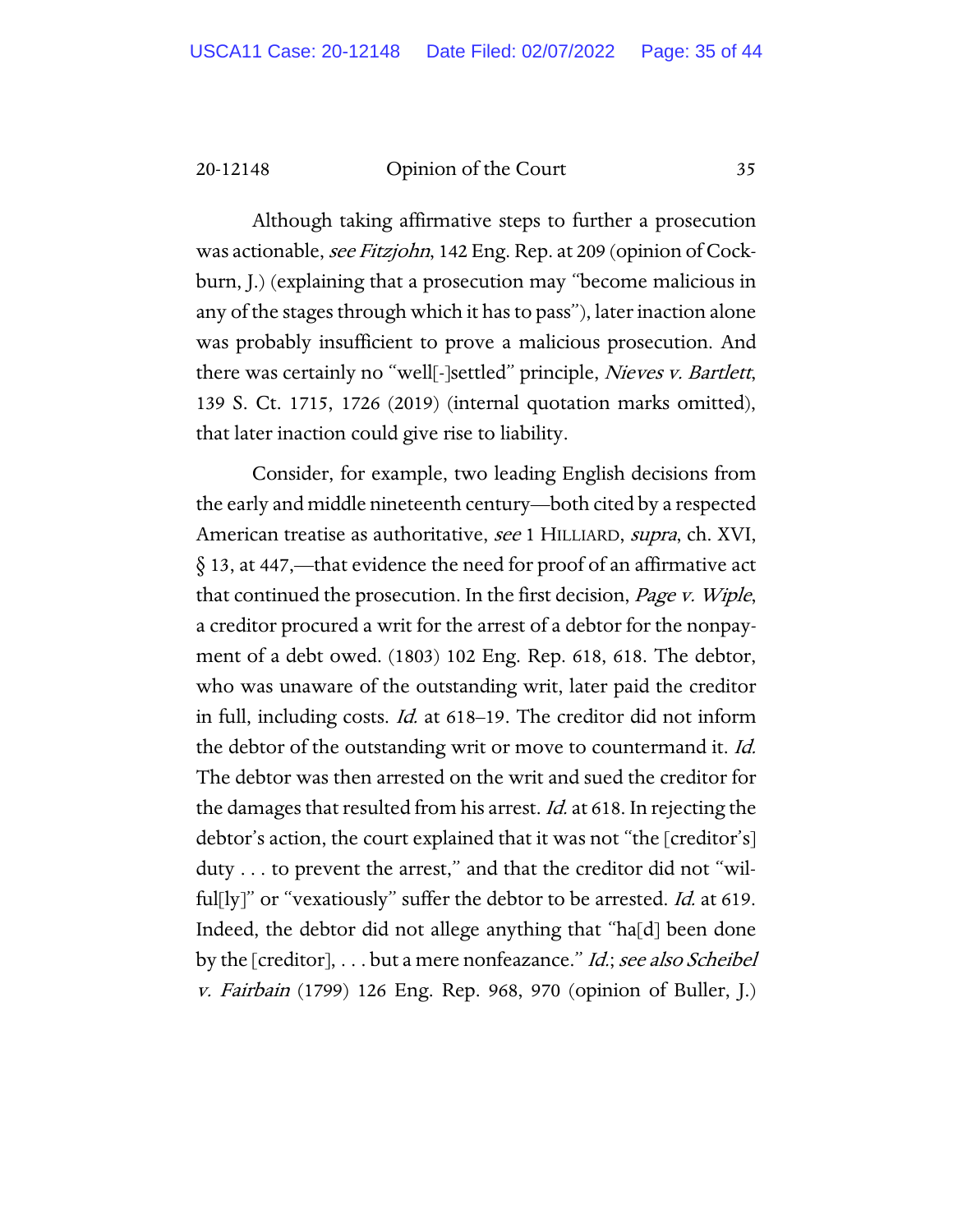(refusing to hold a creditor liable "for mere non-feasance" unless the creditor made an undertaking that would make him liable in contract for failing to countermand the writ).

By contrast, in *Churchill v. Siggers*, a creditor was liable for issuing a warrant for the full sum *after* receiving partial payment by another debtor. (1854) 118 Eng. Rep. 1389, 1392. In Churchill, a creditor brought two separate actions for the recovery of a debt because multiple parties were liable for the same debt. Id. at 1390. The creditor obtained a favorable judgment in both actions and attempted to collect on the amount. *Id.* Eventually, one of the debtors paid the full principal and the costs the creditor incurred in that action; the other debtor still owed the costs incurred in the separate action. *Id.* The creditor then procured a writ to arrest the remaining debtor for the full amount of the debt and the costs from both actions, pursuant to which the debtor was arrested and detained for four weeks. *Id.* The court held that the creditor was liable for procuring the writ "maliciously and without any reasonable or probable cause" with a "motive . . . to oppress and injure the debtor" because the creditor knew the debt had been paid when he procured the writ. Id. at 1392. Even though the creditor's collection efforts had been ongoing, it was not until he procured the writ—a stage in the legal process—that liability attached. See id. (concluding that the creditor was liable for "put[ting] into force the process of law").

The understanding of what constituted "continuing a prosecution" in 1871 also supports an affirmative-act requirement. A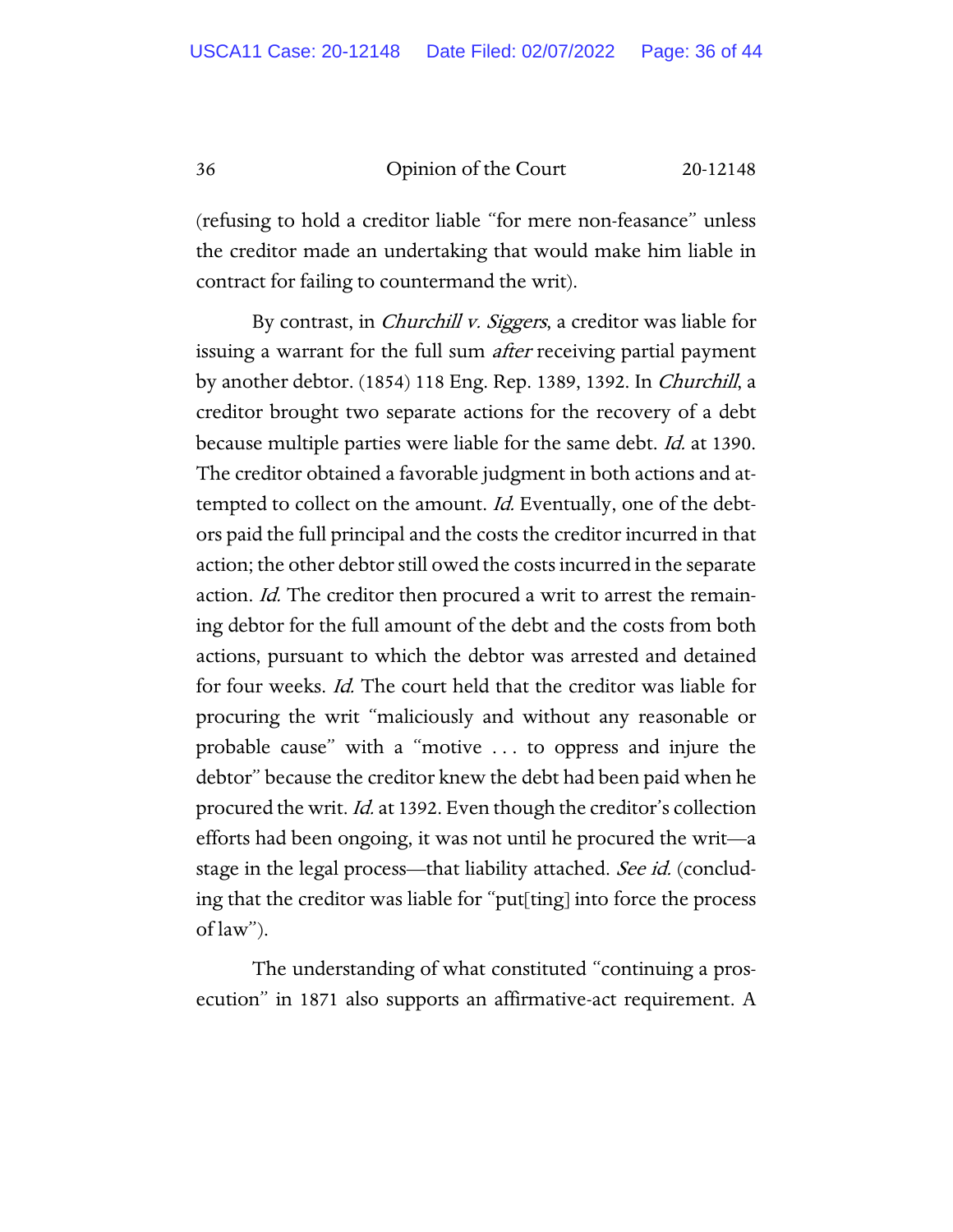criminal prosecution was defined as "[t]he means adopted to bring a supposed offender to justice and punishment by due course of law." *Prosecution*, 2 BOUVIER (14th ed.), *supra*. And the "means adopted" meant, in this context, "[t]hat which is used in order to an end" or the "instrument" adopted. Mean, JOSEPH E. WORCESTER, A DICTIONARY OF THE ENGLISH LANGUAGE (London, Frederick Warne & Co. new ed. 1884); see also Mean, WILLIAM G. WEBSTER & WILLIAM A. WHEELER, A DICTIONARY OF THE ENGLISH LANGUAGE, EXPLANATORY, PRONOUNCING, ETYMOLOGICAL, AND SYNONYMOUS (N.Y.C. & Chi., Ivison, Blakeman, Taylor & Co. 1881) ("Intermediate agency or measure; instrument."). So, a prosecution was the instrument used to pursue punishment through the due course of law. And to continue it meant to take action in pursuit of that instrument, not to set it aside.

If inaction had sufficed to continue a prosecution, then it would have been nonsensical to say that a litigant who had initiated an action had then "omi[tted] to prosecute [that] action." See Burhans v. Sanford, 19 Wend. 417, 418 (N.Y. Sup. Ct. 1838). But the phrases, "want of prosecution" and "omit," "neglect," or "fail to prosecute," in the middle of the nineteenth century commonly referred to the failure to take any affirmative act in the prosecution. See, e.g., Hammond v. Will, 60 Ill. 404, 408 (1871) (citing Gorton v. DeAngelis, 6 Wend. 418, 420–21 (N.Y. Sup. Ct. 1831), approvingly for the proposition that "mere neglect to prosecute a suit commenced" is not evidence of a want of probable cause); Dailey *v. Wynn*, 33 Tex. 614, 617 (1870) (discussing the effect of a creditor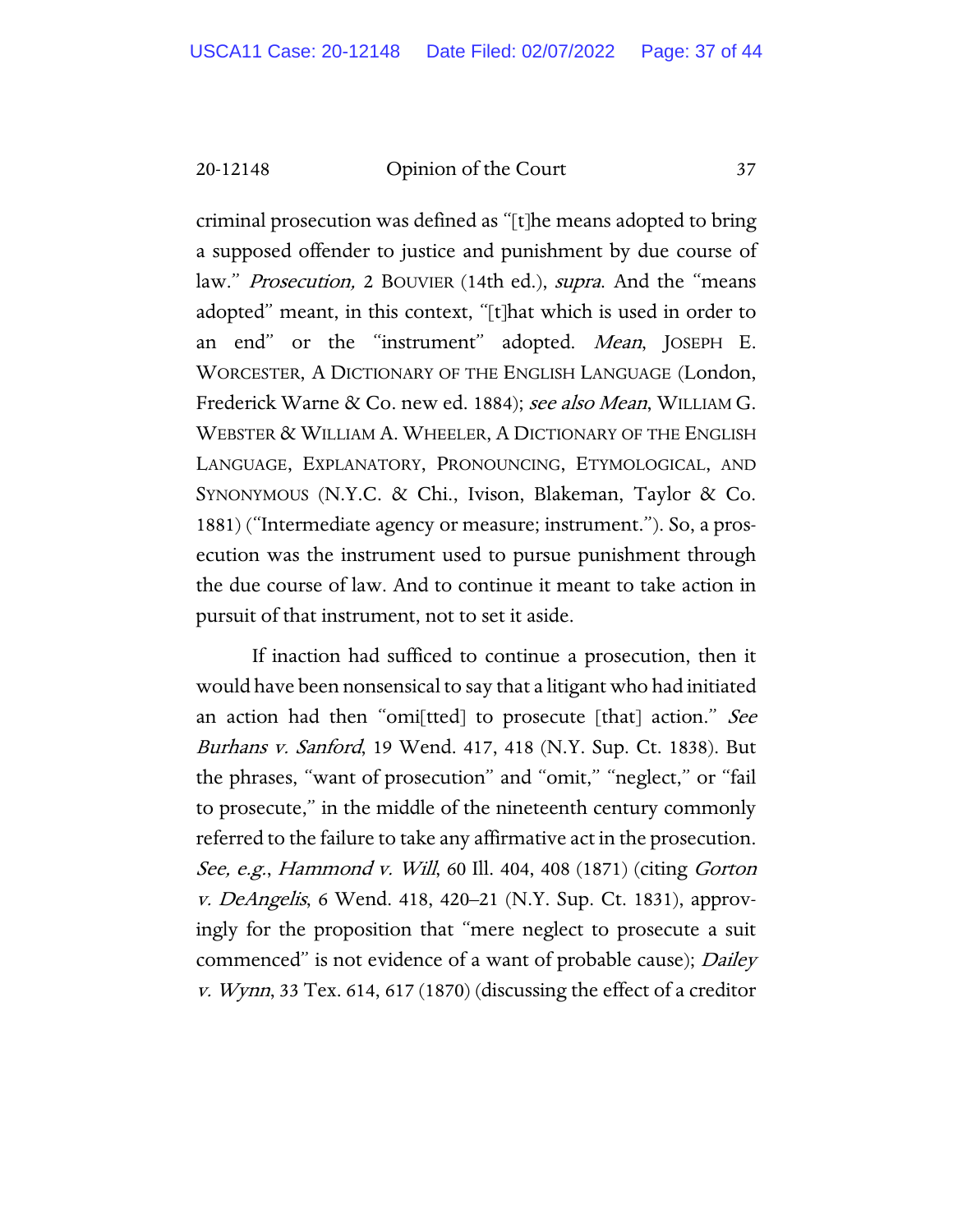"omit[ting] to prosecute [a suit] brought"); State v. Phillips, 36 Mo. 149, 149 (1865) (dismissing an appeal when "the appellant ha[d] failed to prosecute her appeal"); Harter v. Johnson, 16 Ind. 271, 272 (1861) (affirming a judgment because a statute that allowed third parties to bring suit against the father for maintenance of the child when the mother "commences a suit and fails to prosecute the same to final judgment" had been repealed); Karth v. Light, 15 Cal. 324, 327 (1860) (explaining that a dismissal of an appeal for "mere neglect to prosecute" operated as an affirmance); *Hughes v. Lane*, 25 Tex. 356, 367 (1860) (discussing approvingly the practice of dismissing an appeal for "failure to prosecute"), *overruled on other* grounds by Bomar v. Parker, 4 S.W. 599, 606 (Tex. 1887); Furber v. Carter, 34 Tenn. (2 Sneed) 1, 3–4 (1854) (discussing the effect of a "failure to prosecute" an "appeal in error"); BIGELOW, supra, ch. III, § 3, at 82–83 ("The mere omission . . . to appear and prosecute a civil action . . . is no evidence of a want of probable cause.").

Further, a litigant's "failure . . . to prosecute"—that is, his failure to take an affirmative act to pursue the prosecution—had legal consequences. Green v. Doane, 1 Cal. Unrep. 86, 86 (1860). For example, it was a ground for dismissing a civil action or denying a motion. E.g., Smith v. Whiting, 100 Mass. 122, 123 (1868) ("fail[ure] to prosecute" a writ of replevin entitled the defendant to nominal damages); Sherrerd v. Frazer, 6 Minn. 572, 574 (1861) (quoting *Deuel v. Hawke*, 2 Minn. 50, 54 (1858)) ("[I]f [the plaintiff] neglects to prosecute unreasonably, the Defendant may have an order of dismissal . . . ."); *Green*, 1 Cal. Unrep. at 86 (explaining that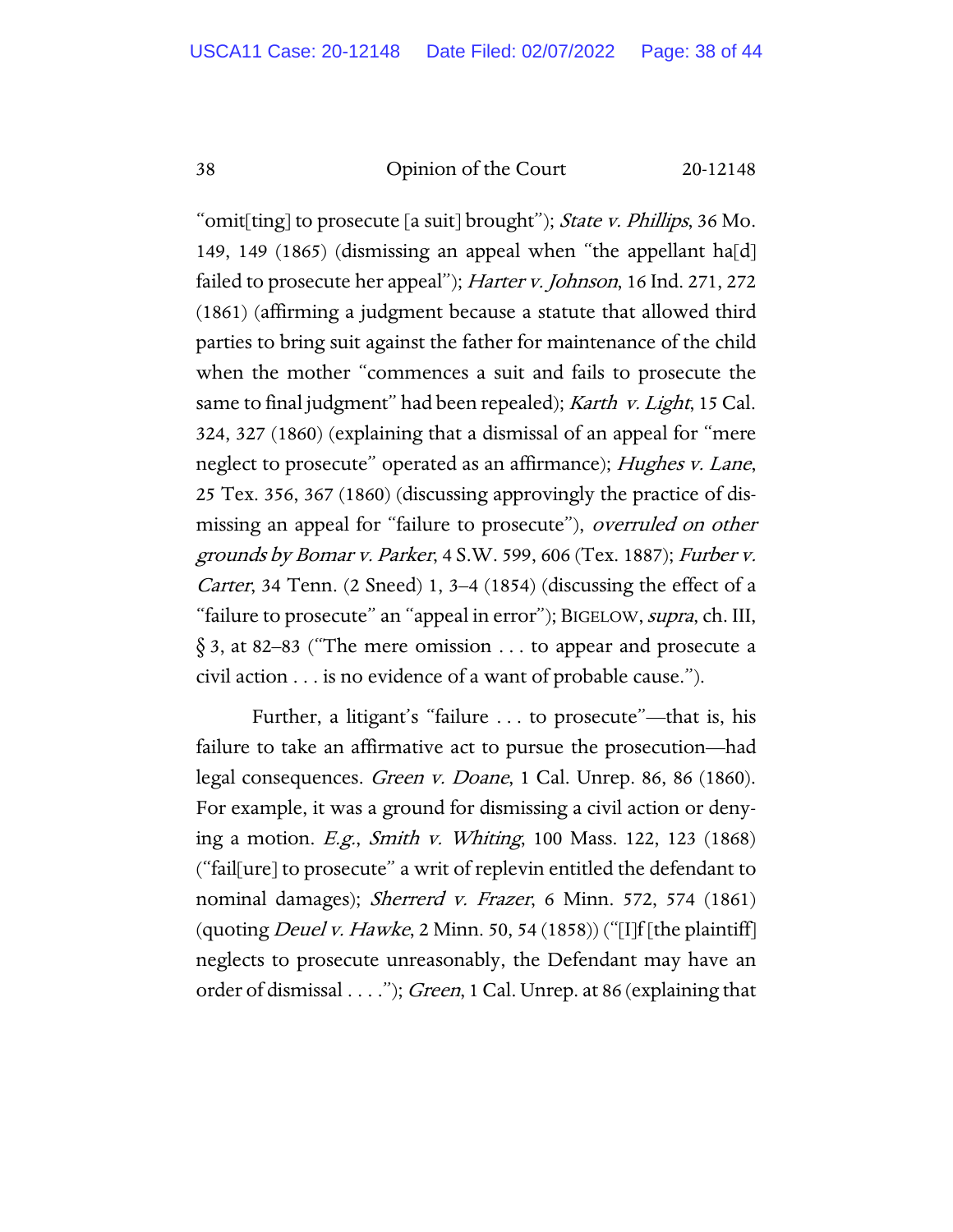a motion for new trial was denied for "failure . . . to prosecute"); Johnson's Adm'rs v. Ward, 23 Tex. 628, 630 (1859) (discussing when "neglect . . . to appear and prosecute" would warrant dismissal); Aubrey v. Almy, 4 Ohio St. 524, 528 (1855) (discussing a statute directing courts to "render judgment" with "costs" for the defendant if the plaintiff "shall fail or neglect to prosecute the said suit to final judgment"); Farrin v. Kennebec & Portland R.R. Co., 36 Me. 34, 36 (1853) (affirming a dismissal for "neglect to prosecute the action"); Burhans, 19 Wend. at 418 (noting that an "omission to prosecute" is ground for "obtain[ing] a judgment"); *Pinner v. Edwards*, 27 Va. (6 Rand.) 675, 677 (1828) (differentiating between a dismissal for "a voluntary failure to prosecute," for which a state statute awarded the defendant five dollars, and a dismissal because the plaintiff could not afford "to give a security for costs"); Morgan v. Currie, 10 Ky. (3 A.K. Marsh) 293, 293 (1821) (affirming a dismissal and judgment for costs for "failing to prosecute the[] suit"); see also Cohn v. Borchard Affiliations, 250 N.E.2d 690, 695 (N.Y. 1969) (discussing the development of dismissing civil actions for "failure to prosecute").

This understanding remained the same in the criminal context. Cf. FED. R. CRIM. P. 48(b) & advisory committee's note b (1944) ("[T]he court may dismiss" the case "if there is unnecessary delay." "This rule is a restatement of the inherent power of the court to dismiss a case for want of prosecution. Ex parte Altman, 34 F. Supp. 106 (S.D. Cal. 1940)."). For example, in New York in 1850, the Commissioners on Practice and Pleading recommended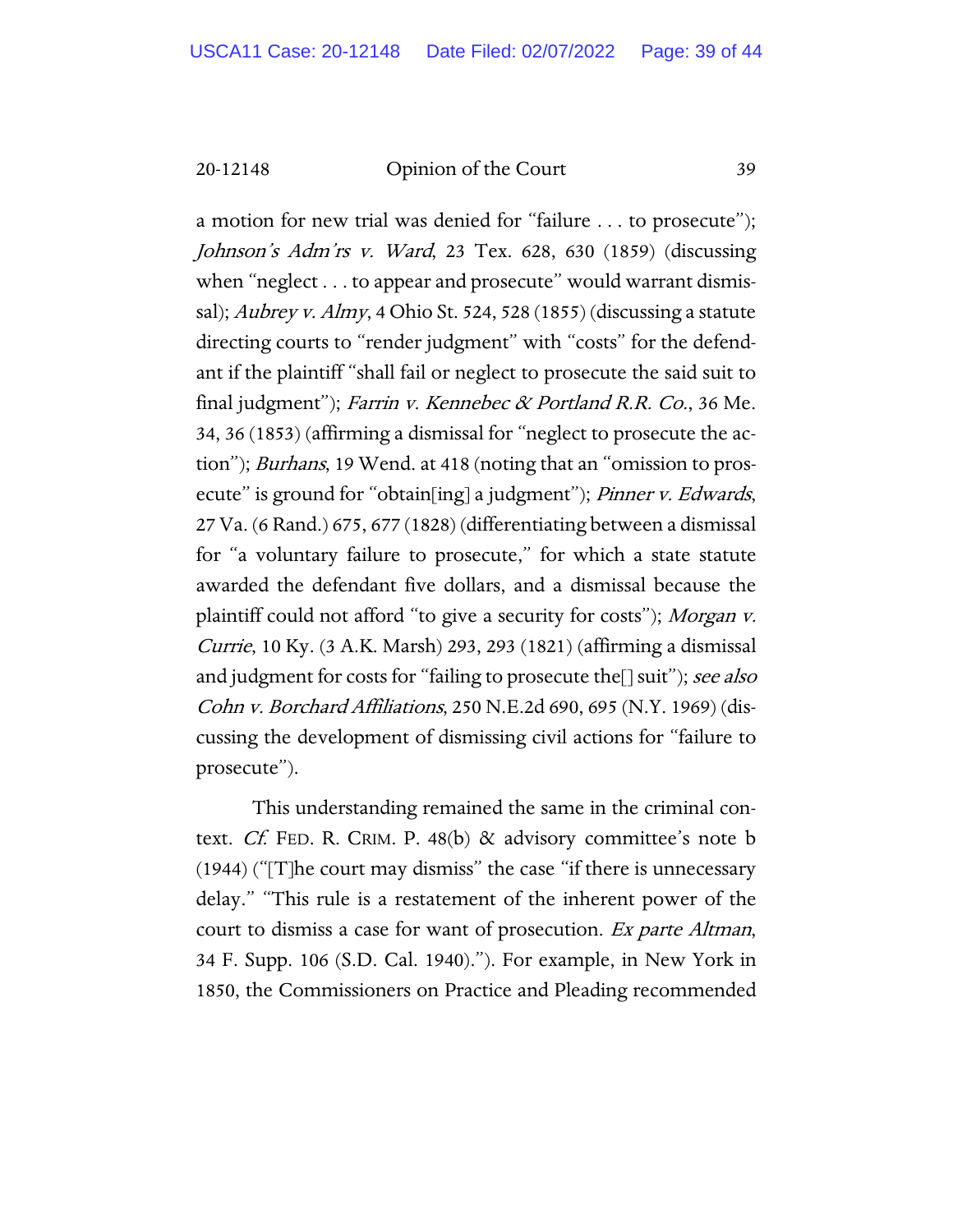giving criminal courts the inherent power to dismiss a criminal action "For Want of Prosecution." *People v. Douglass*, 456 N.E.2d 1179, 1183 (N.Y. 1983) (quoting Commissioners' Report on Code of Criminal Procedure (1850), ch. VII, p. 341 (explaining that through inaction, "the indictment may be kept forever suspended over the head of the defendant" and that "[t]he only remedy he can obtain . . . [for] inexcusable neglect to bring him to trial, is by an order of the court, discharging him either upon bail or upon his own recognizance")). And there could be no "[w]ant of [p]rosecution" by inaction if inaction sufficed to continue the prosecution.

Caselaw from the middle of the nineteenth century and contemporaneous treatises confirm that this understanding of "prosecute" subsisted in the context of malicious prosecution. See, e.g., Williams v. Vanmeter, 8 Mo. 339, 341 (1844) ("The conduct of the defendant gives the cause of action." (emphasis added)); see also James v. Phelps (1840) 113 Eng. Rep. 499, 501 (opinion of Coleridge, J., dissenting) (citing *Delegal v. Highly* (1837) 132 Eng. Rep. 677, for the proposition that probable cause must exist in the mind of the plaintiff "at the time of the act in question" (emphasis added)); For example, a prosecutor's acts in "caus[ing] a search warrant to issue," "lodging a complaint or information," and "obtaining a warrant," were all actionable. 2 ADDISON, supra, ch. XIII, §§ 859, 878, at 77, 90 ("In all actions . . . for going before justices of the peace, and *lodging* a complaint or information . . . , and *obtain*ing a warrant for his arrest, and *causing* him to be arrested, it must be proved that the ... *acts* of the defendant ... were done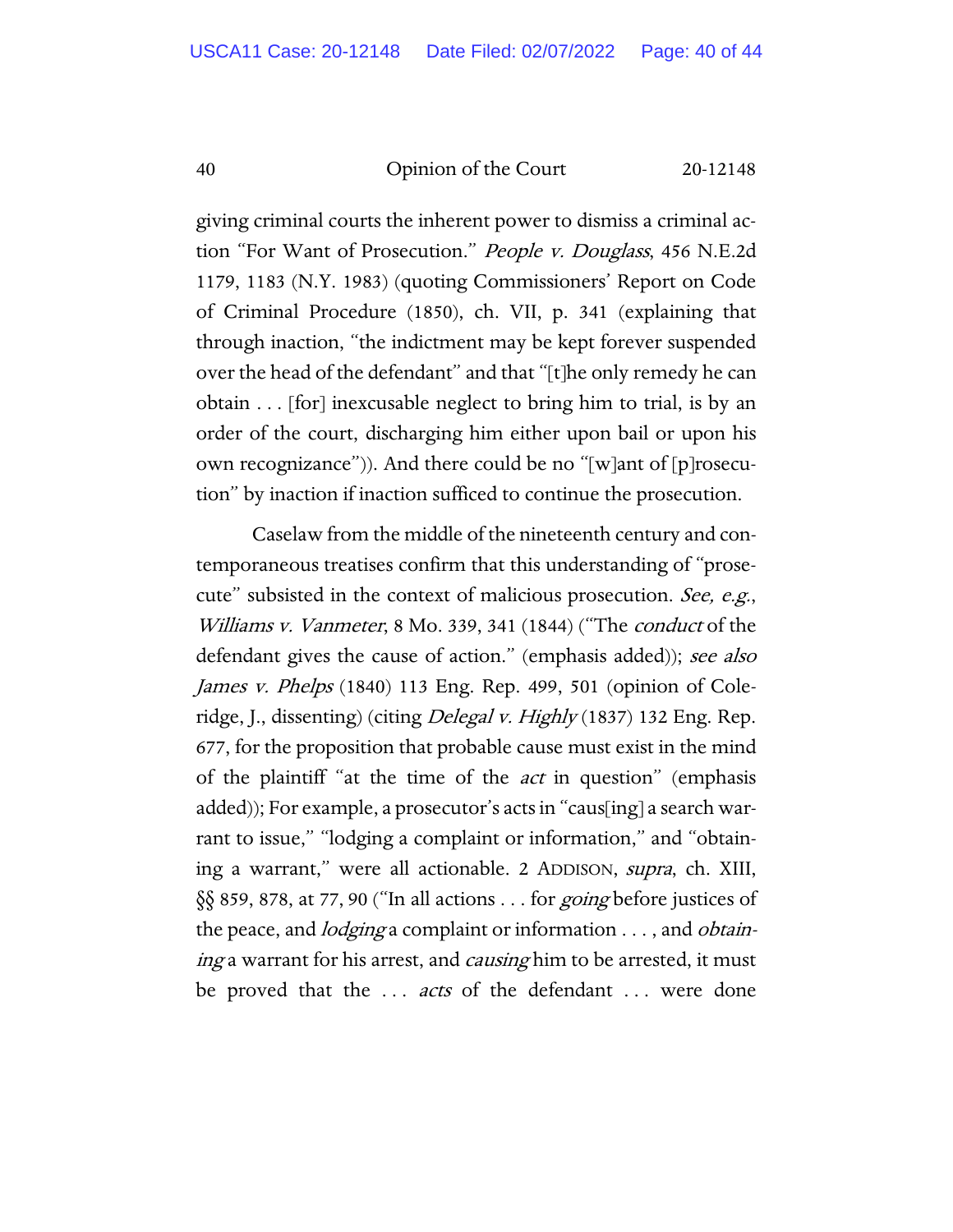maliciously, and without reasonable and probable cause." (emphases added)); see also 1 HILLIARD, supra, ch. XVI,  $\S$  19, at 454 (explaining that the probable cause determination is based on whether the prosecutor "had been informed of, or knew," the relevant facts " at the time of the charge"). In 1871, to "continue a prosecution" referred to taking an affirmative act to further it. And the common law made performing those affirmative acts with malice and without probable cause actionable.

Two nineteenth century decisions from the United States, see Stone v. Swift, 21 Mass. (6 Pick.) 389 (1828); Mann v. Holbrook, 20 Vt. 523 (1848), could be read to suggest that allowing a prosecution to continue to exist without acting was actionable. See 1 HILLIARD, supra, ch. XVI, §§ 13, 19(b), at 446–47, 456 (citing those two decisions). But neither is applicable. And even if they were, they could not establish a well-settled principle in the light of the weight of the evidence on the other side. See Nieves, 139 S. Ct. at 1726.

In the first, Stone brought an action for malicious prosecution against Swift for purchasing a writ of attachment against Stone's property despite knowing that he had no probable cause. Stone, 21 Mass. (6 Pick.) at 389–90. To support his claim, Stone offered as evidence that, after Swift caused a sheriff to execute the attachment, he consulted an attorney who told him that he had no basis for attaching Stone's property. Id. at 391. On appeal, the Supreme Judicial Court of Massachusetts explained that Stone needed to provide evidence that "Swift knew, when he commenced his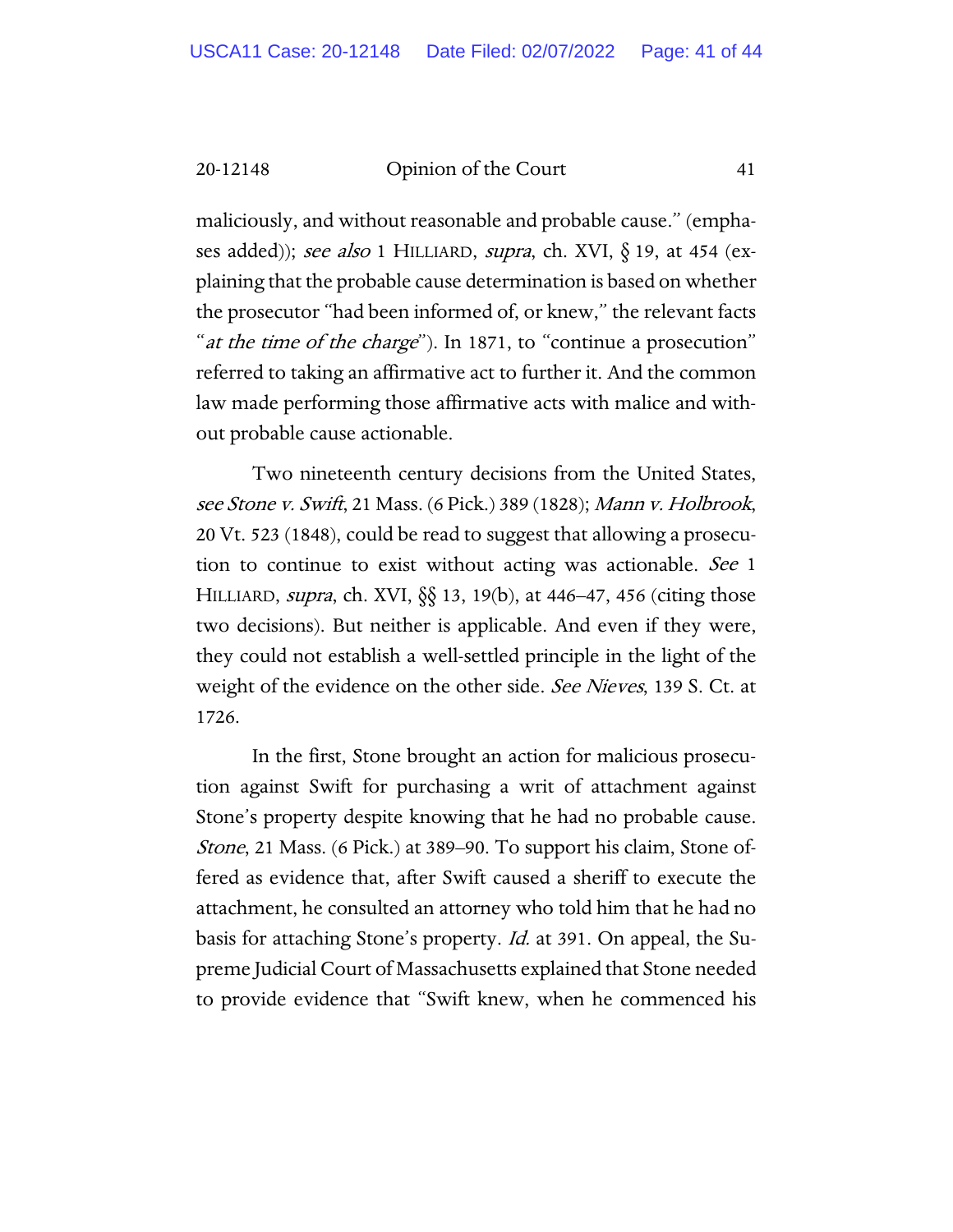action, that he had no cause of action" because the plaintiff's declaration was "grounded upon" the commencement of the action. *Id.* at 393. But it also said that if the declaration had alleged that, after initiating the suit, Swift discovered that he did not have probable cause and nevertheless "continued his attachment maliciously . . . , it would have presented a very different inquiry." Id.

Stone does not undermine an affirmative-act requirement for three reasons. First, the opinion itself is unclear whether "continu[ing] his attachment" meant to allow the sheriff to continue to detain the property after having attached it or to cause the sheriff to execute the writ of attachment. *Id.* at 394; see also id. (recounting the background and differentiating between "attaching and detaining [the] property"); see generally 3 WILLIAM BLACKSTONE, COMMENTARIES \*270–92 (explaining that an action was commenced by purchasing a writ and that afterwards an officer executed that writ by, for example, attaching property). Second, the statement was dictum—not an alternative holding—and did not explain what the "different inquiry" would have been. See Stone, 21 Mass. (6 Pick) at 394. And third, in 1828, the allegedly malicious prosecution might have been subject to different rules than a criminal prosecution or a civil action that resulted in an arrest because it was a civil action that did not result in bodily confinement. Compare Adams v. Lisher, 3 Blackf. 241, 244 (Ind. 1833) ("There is a distinction between malicious arrests in civil suits . . . and a malicious prosecution of an offence, misdemeanor, or wrong, which affects the public" because in criminal prosecutions "the prosecutor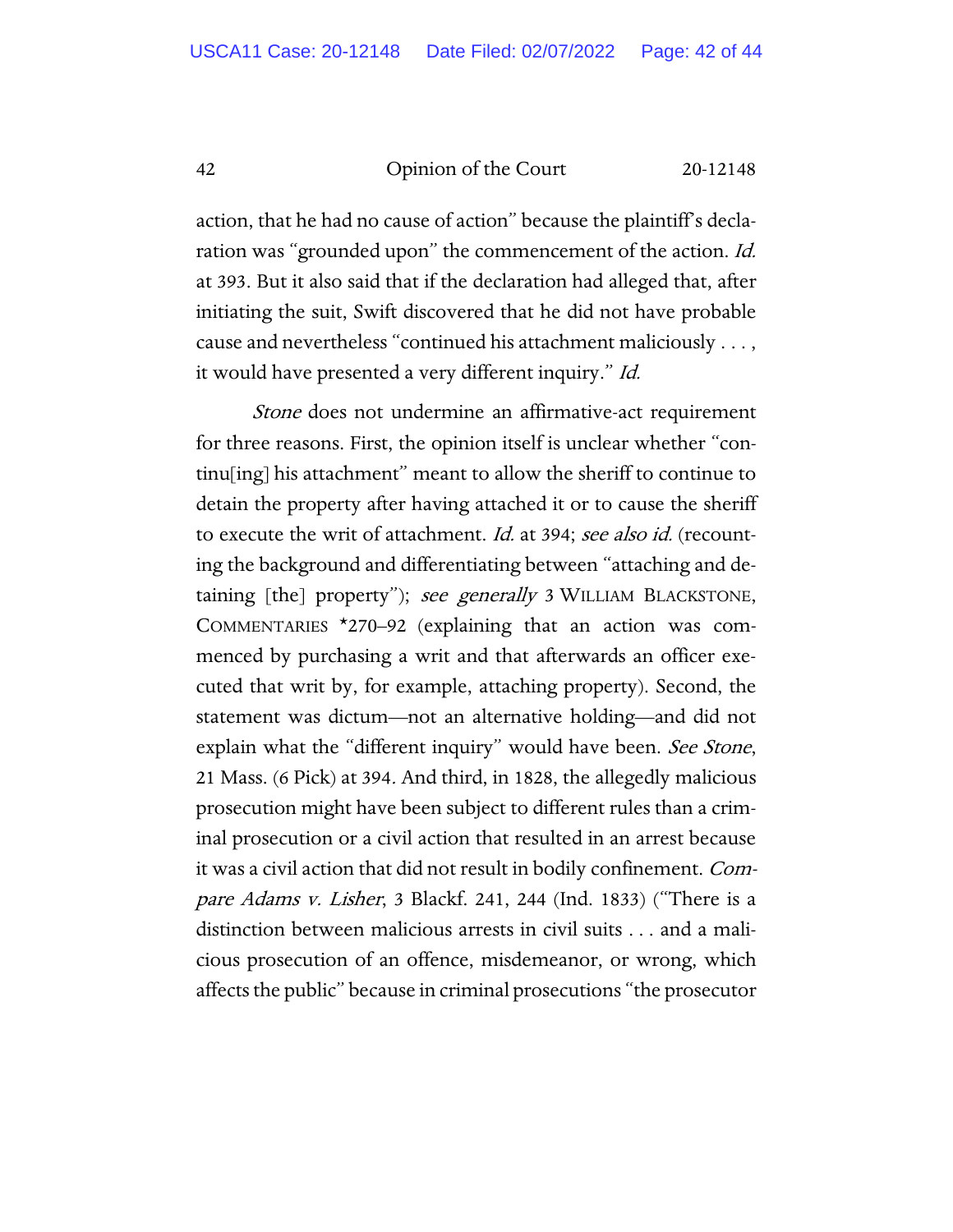is much more favoured."), with Stewart v. Sonneborn, 98 U.S. 187, 192 (1879) ("Notwithstanding what has been said in some decisions of a distinction between actions for criminal prosecutions and civil suits, both classes at the *present day* require substantially the same essentials." (emphasis added)), and Collins v. Hayte, 50 Ill. 353, 354 (1869) ("[A] civil suit . . . is governed by rules of law precisely the same" as those in a criminal suit.). So, even if a contrary principle could be derived from *Stone*, it is unclear how the principle would have applied to a criminal prosecution.

In the second decision, Holbrook had caused an officer to execute a writ of attachment against Mann's property, but he did not enter it to inform the magistrate of the litigation. Mann, 20 Vt. at 523–24. Mann prepared his defense and appeared for the trial, but neither Holbrook nor the magistrate—who was unaware of the matter because Holbrook never entered the writ—appeared. *Id.* The Supreme Court of Vermont concluded that Holbrook could be liable for the "expense and loss" Mann incurred in preparing for the trial. *Id.* at 524. But Mann did not bring a malicious prosecution action, so the court did not address the elements of that tort. See id. at 524, n.\* (citing Griffin v. Farwell, 20 Vt. 151 (1848)); Griffin, 20 Vt. at 153 (explaining that "the law has provided no other adequate remedy" in those circumstances). So, rather than requiring a lack of probable cause and malice, the court explained that Mann need only show Holbrook's "neglect of duty." Id. Mann does not undermine the requirement that, to continue a prosecution for the